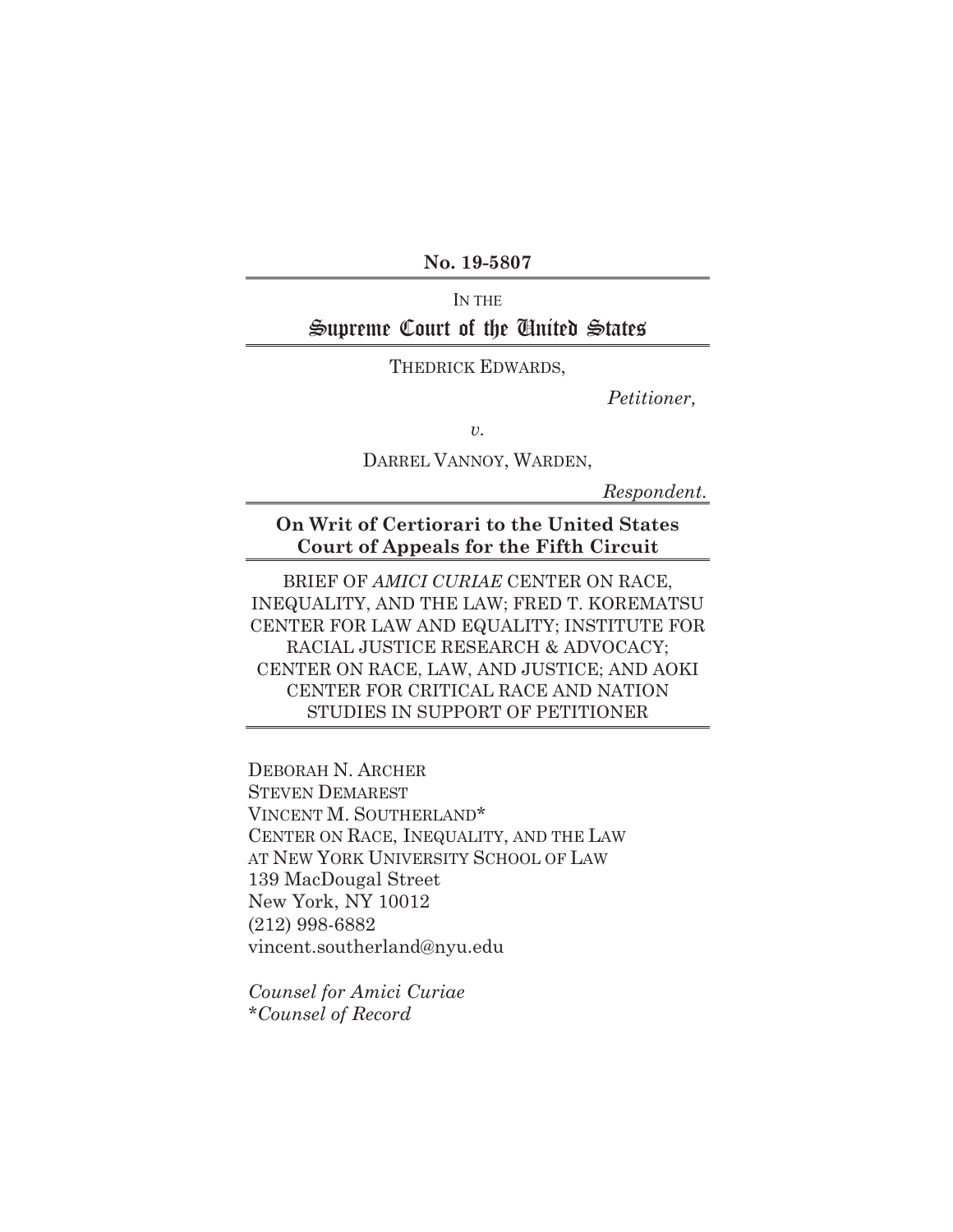# **TABLE OF CONTENTS**

| $\sqrt{2}$                                                                       |
|----------------------------------------------------------------------------------|
|                                                                                  |
|                                                                                  |
|                                                                                  |
|                                                                                  |
| THE NONUNANIMOUS JURY RULE WAS A TOOL<br>REPUGNANT TO THE FAIR ADMINISTRATION OF |

i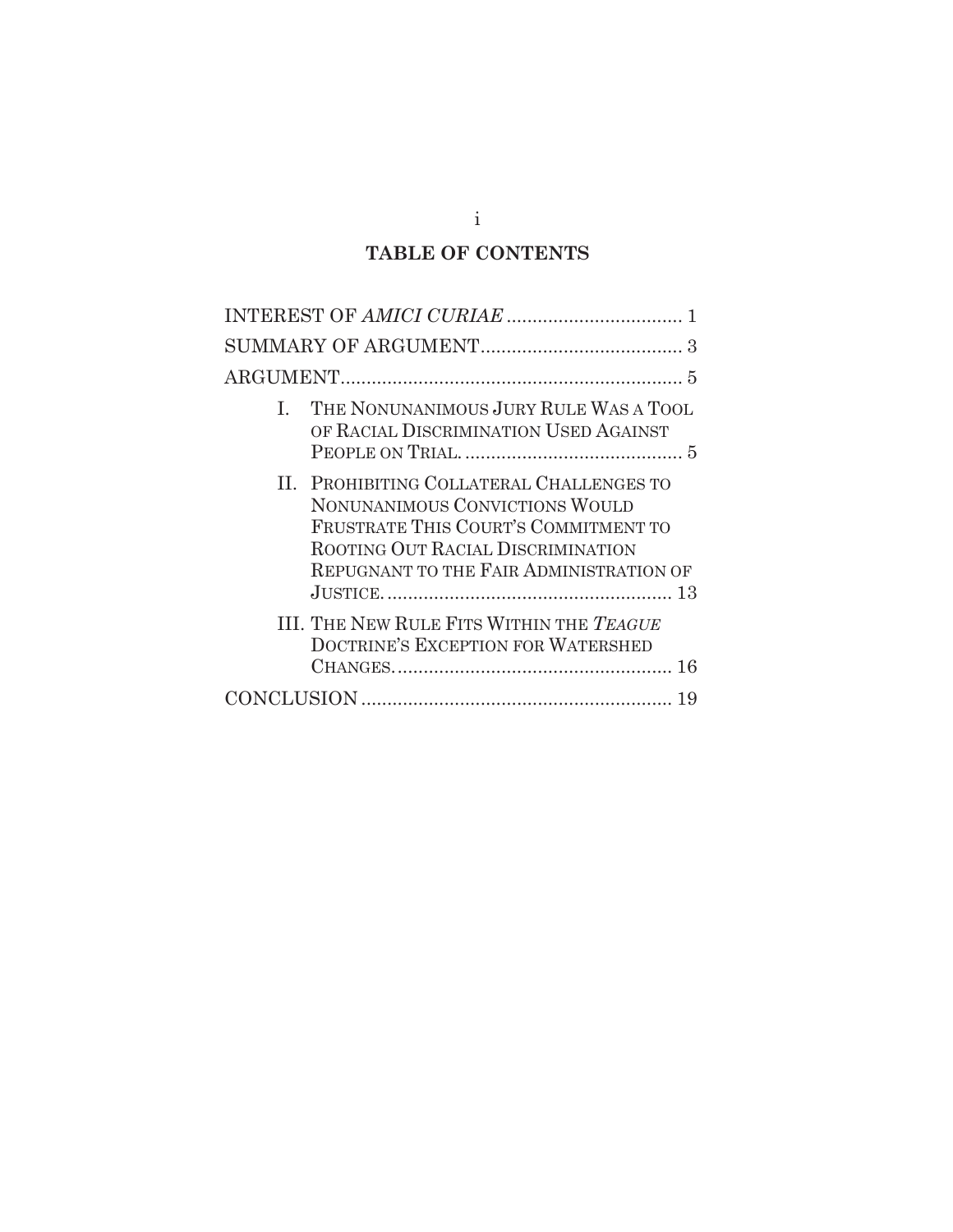# **TABLE OF AUTHORITIES**

## **CASES**

| Batson v. Kentucky, 476 U.S. 79 (1991) 13             |
|-------------------------------------------------------|
| Brown v. Bd. of Educ., 347 U.S. 483 (1954)  18        |
| Brown v. Louisiana, 383 U.S. 131 (1966)  18           |
|                                                       |
| Cumming v. Bd. of Educ., 175 U.S. 528 (1899) 17       |
| Gayle v. Browder, 352 U.S. 903 (1956)  18             |
| Georgia v. McCollum, 505 U.S. 42 (1992) 10            |
| Gong Lum v. Rice, 275 U.S. 78 (1927)  17              |
| Johnson v. Louisiana, 406 U.S. 356 (1972)  10         |
| Jones v. Alfred H. Mayer Co., 392 U.S. 409 (1968). 18 |
| Loving v. Virginia, 388 U.S. 1 (1967)  18             |
| Mackey v. United States, 401 U.S. 667 (1971) 5, 17    |
| McCabe v. Atchison, T. & S.F. R. Co., 235 U.S. 151    |
| McCleskey v. Kemp, 481 U.S. 279 (1987) 14, 18         |
| McGirt v. Oklahoma, No. 18-9526, 2020 WL 3848063      |
| Pena-Rodriguez v. Colorado, 137 S. Ct. 855 (2017)     |
|                                                       |
| Plessy v. Ferguson, 163 U.S. 537 (1896)  17           |
| Powers v. Ohio, 499 U.S. 400 (1991) 14                |

ii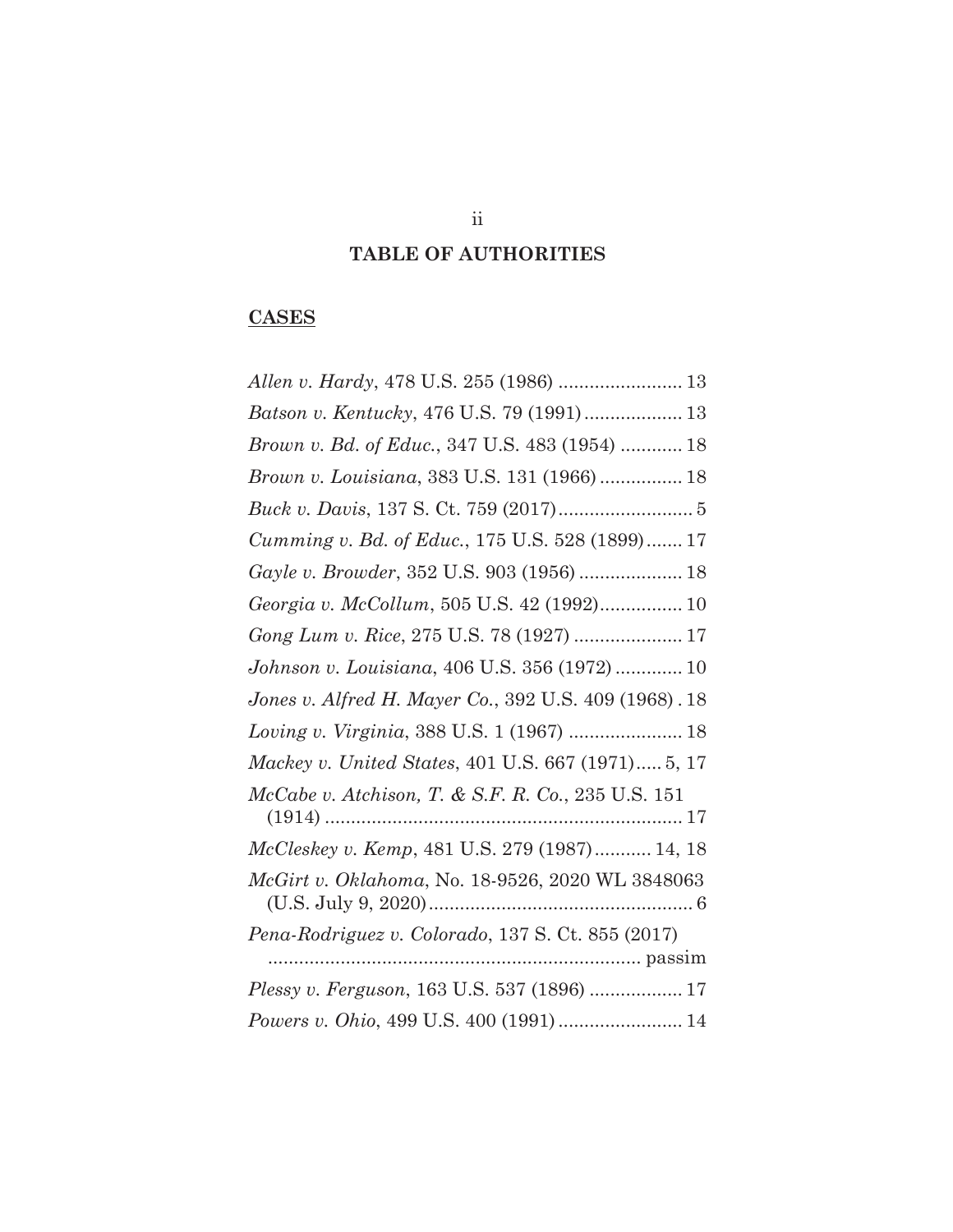| Ramos v. Louisiana, 140 S. Ct. 1390 (2020) passim                                                                                          |
|--------------------------------------------------------------------------------------------------------------------------------------------|
|                                                                                                                                            |
| <i>State v. Cheatteam, 986 So. 2d 738 (La. App. 2008)</i> 14                                                                               |
| <i>State v. Collier</i> , 553 So. 2d 815 (La. 1989) 14                                                                                     |
| State v. Williams, No. 15CR58698 (Or. Cir. Ct. Dec.<br>15, 2016), https://www.aclu-<br>or.org/sites/default/files/williams_opinion_1215201 |
| <i>Strauder v. West Virginia, 100 U.S. 303 (1880)  11</i>                                                                                  |
| Teague v. Lane, 489 U.S. 288 (1989) 17                                                                                                     |

iii

## **OTHER AUTHORITIES**

| A Most Important Matter for the South, Semi-Wkly.                                                                                                                                                         |
|-----------------------------------------------------------------------------------------------------------------------------------------------------------------------------------------------------------|
| A Reform Needed, Vicksburg Dispatch, Feb. 9, 1898 9                                                                                                                                                       |
| Aliza B. Kaplan & Amy Saack, Overturning Apodaca<br>v. Oregon Should Be Easy: Nonunanimous Jury<br>Verdicts in Criminal Cases Undermine the<br><i>Credibility of Our Justice System, 95 Or. L. Rev. 1</i> |
| Andrew Cohen, Will the Supreme Court Address<br>Louisiana's Flawed Jury System?, Atlantic (Apr.<br>23, 2014),<br>https://www.theatlantic.com/national/archive/2014                                        |
| Ashley Nellis, The Sent'g Project, The Color of<br>Justice: Racial and Ethnic Disparity in State<br>12                                                                                                    |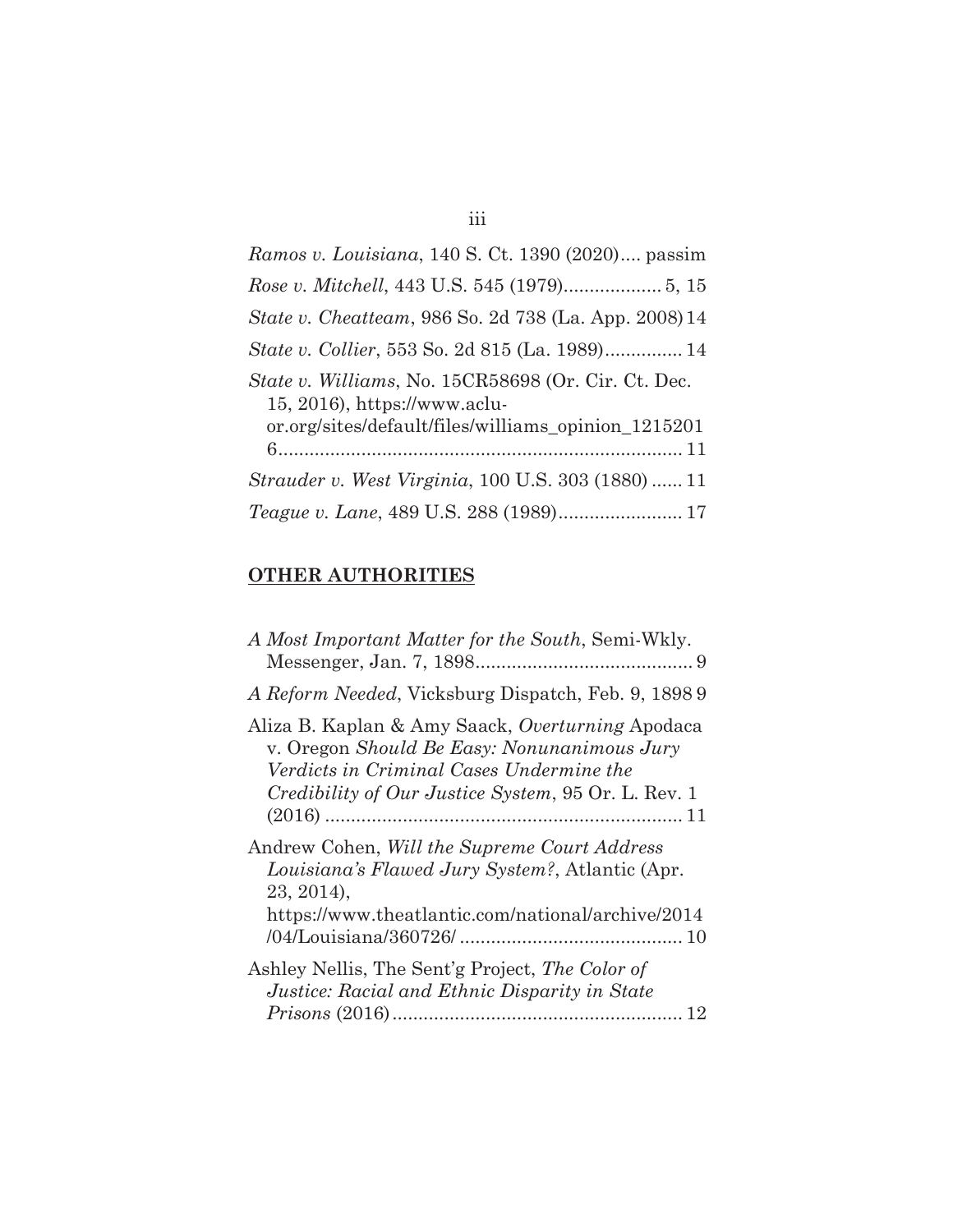| Criticised as to the Jury System, Semi-Wkly.                                                                                                                                                                                                |
|---------------------------------------------------------------------------------------------------------------------------------------------------------------------------------------------------------------------------------------------|
| Equal Justice Initiative, Illegal Racial<br>Discrimination in Jury Selection: A Continuing                                                                                                                                                  |
| Future of the Freedman, Daily Picayune, Aug. 31,                                                                                                                                                                                            |
| John Burnett, Larger-Than-Life Sheriff Rules<br>Louisiana Parish, NPR (Nov. 28, 2006),<br>https://www.npr.org/templates/story/story.php?sto                                                                                                 |
| Jury Reforms Up to Voters, Morning Oregonian, Dec.                                                                                                                                                                                          |
| Louisiana Constitutional Convention, Official<br>Journal of the Proceedings of the Constitutional<br>Convention of the State of Louisiana: Held in New<br>Orleans, Tuesday, February 8, 1898 (H. J.<br>Hearsey, Convention Printer 1898) 10 |
|                                                                                                                                                                                                                                             |
| Nancy J. King et. al., When Process Affects<br>Punishment: Differences in Sentences After Guilty<br>Plea, Bench Trial, and Jury Trial in Five<br>Guidelines States, 105 Colum. L. Rev. 959 (2005)                                           |
| Off. of the State Ct. Adm'r, Report of the Oregon<br>Supreme Court Task Force on Racial/Ethnic                                                                                                                                              |
| Paula Hannaford-Agor, Systematic Negligence in<br>Jury Operations: Why the Definition of Systematic<br>Exclusion in Fair Cross Section Claims Must Be<br><i>Expanded</i> , 59 Drake L. Rev. 761 (2011)  15                                  |

iv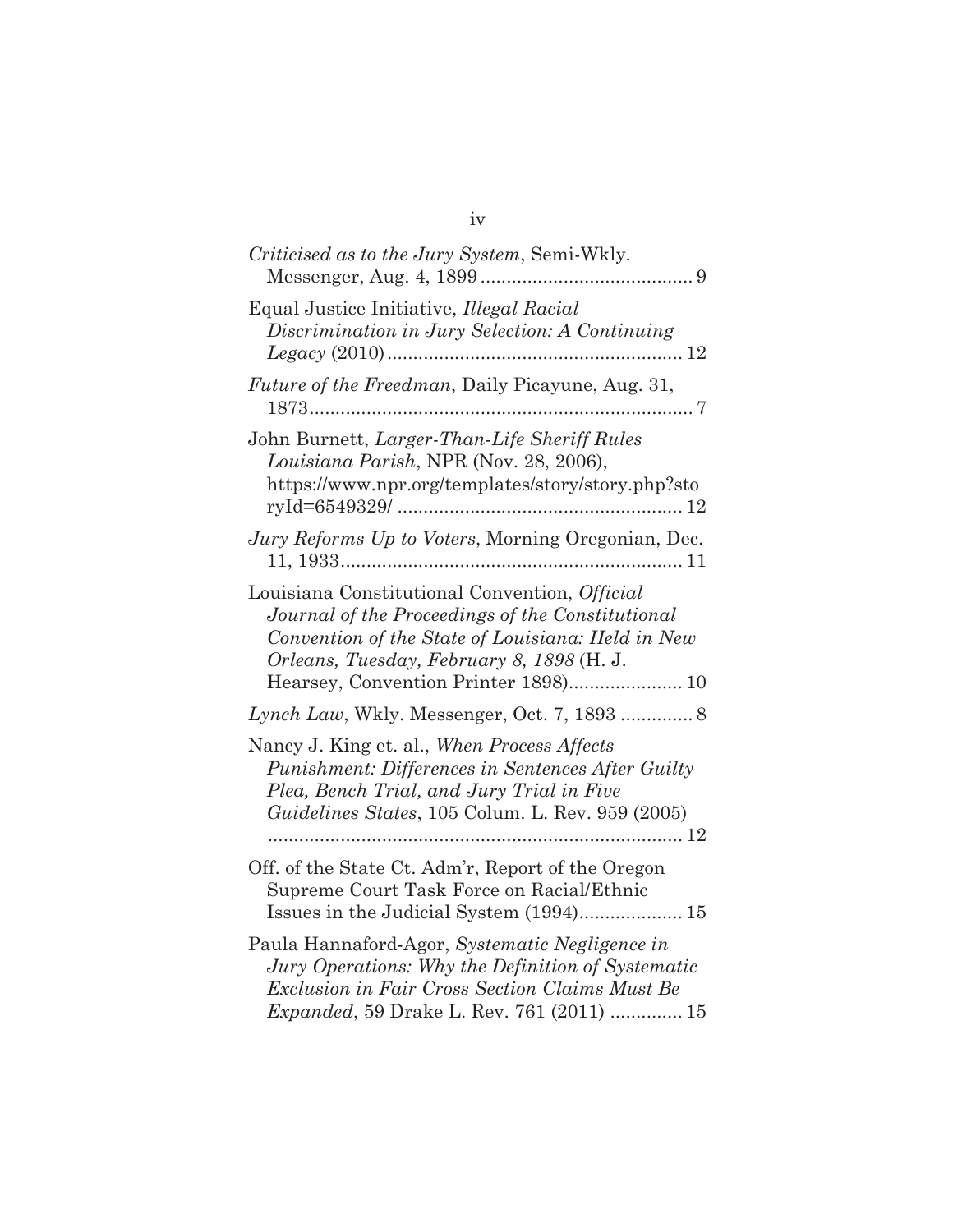| <i>Put a Stop to Bulldozing</i> , Daily Picayune, Feb. 1,                                                                                                       |
|-----------------------------------------------------------------------------------------------------------------------------------------------------------------|
| <i>Remedy for Lynching</i> , Daily Com. Herald, Sept. 11,                                                                                                       |
| Robert J. Smith & Bidish J. Sarma, <i>How and Why</i><br>Race Continues to Influence the Administration of<br>Criminal Justice in Louisiana, 72 La. L. Rev. 361 |
| The Georgia Baptists on Lynchings and Crimes,                                                                                                                   |
| Thomas Ward Frampton, The Jim Crow Jury, 71                                                                                                                     |

v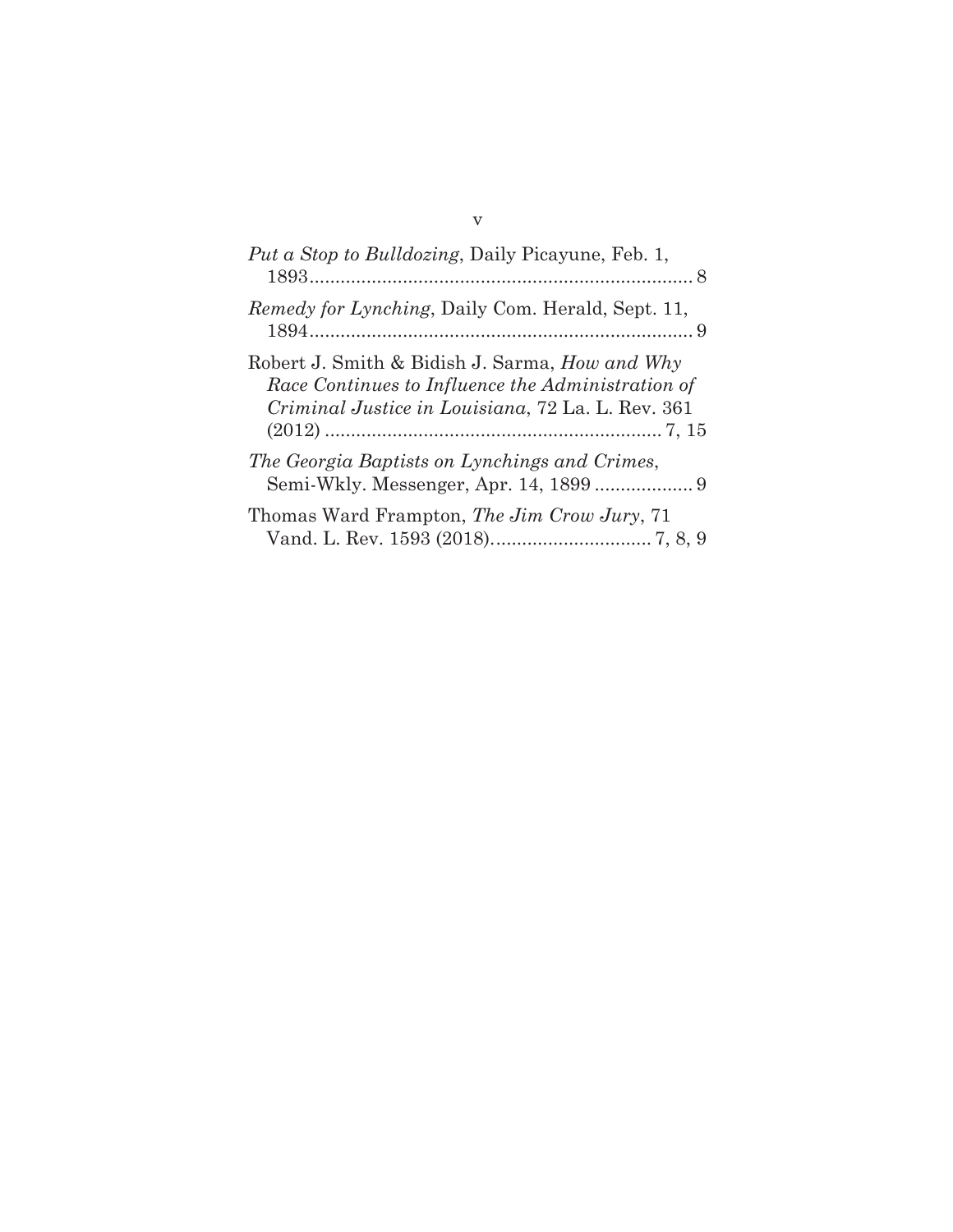#### **INTEREST OF** *AMICI CURIAE*<sup>1</sup>

The **Center on Race, Inequality, and the Law at New York University School of Law** ("Center") was created to confront the laws, policies, and practices that lead to the oppression and marginalization of people of color. Among the Center's top priorities is wholesale reform of the criminal legal system, which has, since its inception, been infected by racial bias and plagued by inequality. The Center fulfills its mission through public education, research, advocacy, and litigation aimed at cleansing the criminal legal system of policies and practices that perpetuate racial injustice and inequitable outcomes. No part of this brief purports to represent the views of New York University School of Law or New York University.

The **Fred T. Korematsu Center for Law and Equality** is based at Seattle University School of Law and advances justice through research, advocacy, and education. The Korematsu Center is dedicated to advancing the legacy of Fred Korematsu, who defied the military orders during World War II that ultimately led to the incarceration of over 120,000 Japanese Americans. The Korematsu Center, inspired by his example, works to advance his legacy by promoting social justice and has a special interest

<sup>1</sup> Letters of consent to the filing of this brief have been lodged with the Clerk of the Court. No counsel for a named party authored this brief in whole or in part, and no counsel for a named party or a named party made a monetary contribution intended to fund the preparation or submission of this brief. No person other than *amici curiae*, their members, or their counsel made a monetary contribution to its preparation or submission.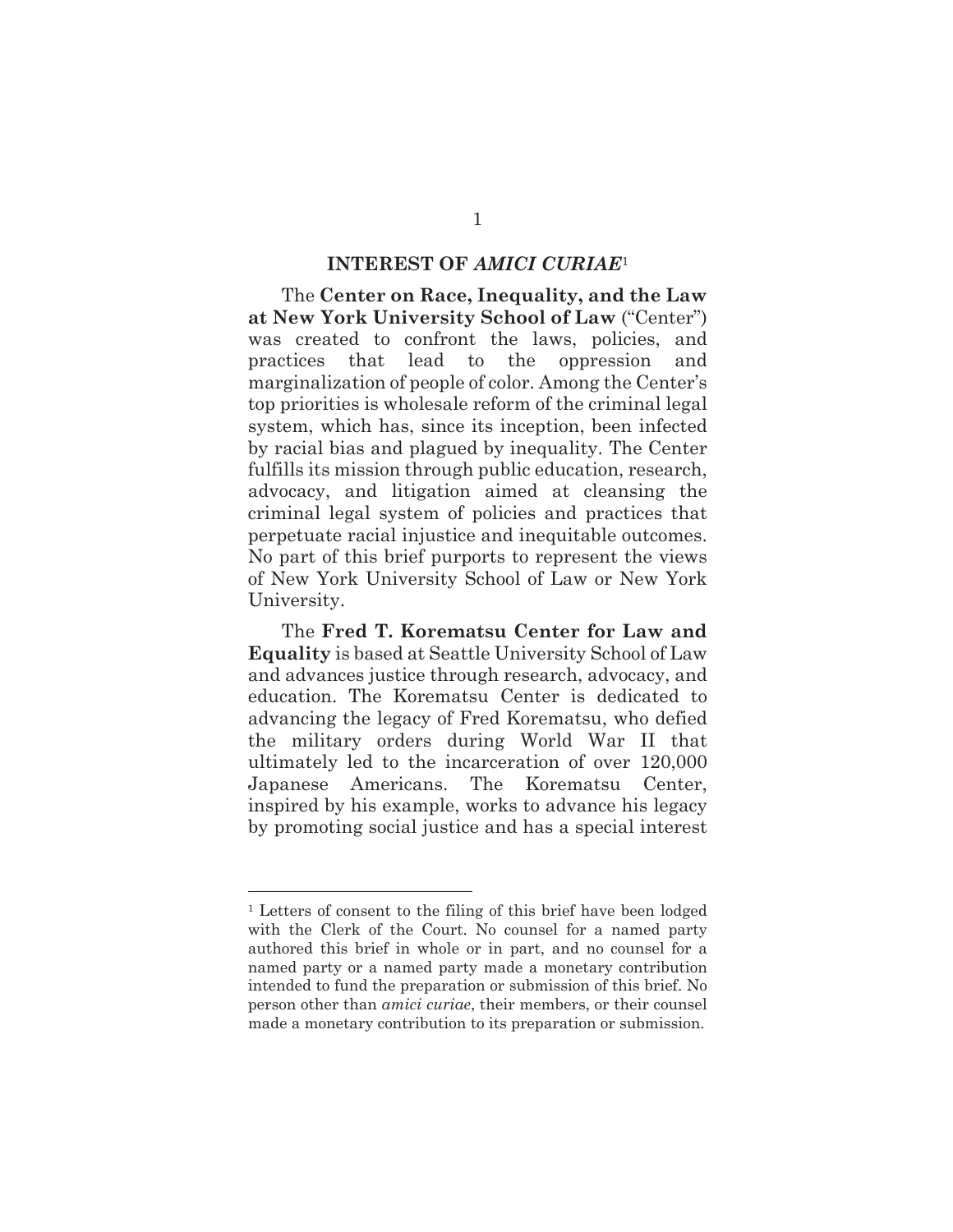in identifying and remedying the ways that discrimination operates in our criminal legal system.

The Korematsu Center played a key role in organizing a statewide task force to study race and Washington State's criminal legal system, which ultimately drafted a report on this issue and presented it to the Washington Supreme Court in an official symposium, the first of its kind. In the report and in numerous amicus briefs filed in federal and state courts around the country, the Korematsu Center has sought to inform courts of the operation of implicit or unconscious bias in judicial proceedings. The Korematsu Center's involvement in conducting research and analysis on the nature and operation of discrimination, how it manifests itself to produce racially disparate outcomes, how judicial focus on intentional discrimination often fails to redress racial discrimination, and the significance of concealed or unconscious bias, makes the Korematsu Center especially suited to offer its perspective on the importance of allowing collateral challenges to nonunanimous convictions. A determination that the decision in *Ramos v. Louisiana* applies retroactively is warranted on the merits; of equal importance, it will provide relief to those most impacted by the operation of racism in our criminal legal system.

The **Institute for Racial Justice Research & Advocacy** at Albany Law School, was established to examine and dismantle racial prejudice and inequality in the law through research, advocacy and community education. The Institute seeks to educate the next generation of racial justice lawyers and advocates, engage the local and national community by sponsoring public roundtables and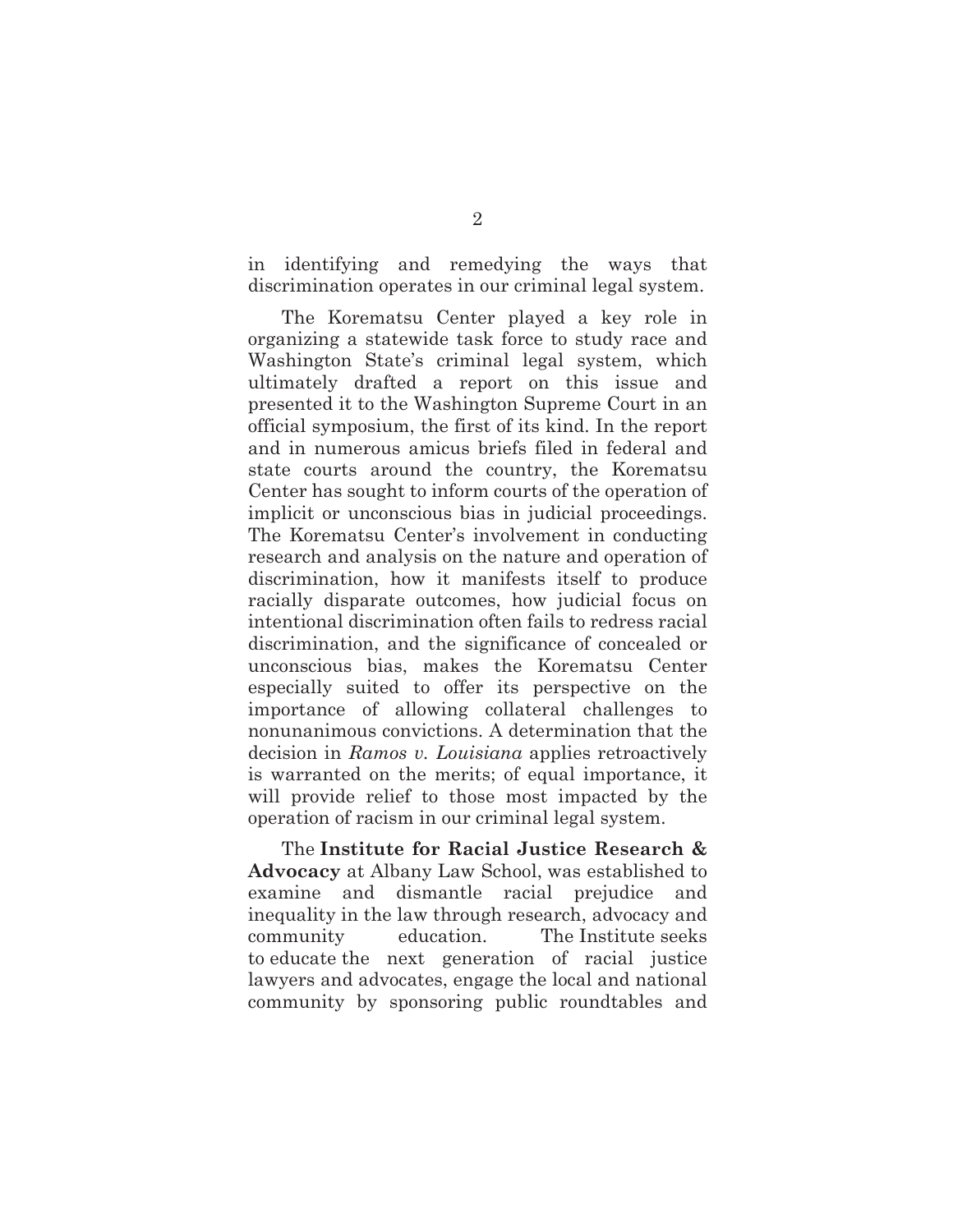discussions and offering workshops and symposia on matters of racial justice, and advocate for meaningful racial justice reform.

The **Center on Race, Law and Justice at Fordham Law School** engages domestic and global issues of race, law, and equity to identify, analyze, and create new solutions to the civil rights challenges.

The **Aoki Center for Critical Race and Nation Studies at UC Davis School of Law** (Martin Luther King, Jr. Hall) fosters multi-disciplinary scholarship and practice that critically examines the law through the lens of race, ethnicity, indigeneity, citizenship, and class. By integrating legal scholarship with the research of academics in other disciplines and by connecting critical race theory to the world of practice and policy, the Aoki Center seeks to deepen our understanding of issues of race discrimination that have a significant impact on our culture and society. Exposing and closing the gap between our country's avowal of fairness and the harsh reality of continuing discrimination is one of the primary challenges facing our legal system. In *Ramos v. Louisiana*, 140 S. Ct. 1390 (2020), the Supreme Court struck down nonunanimous convictions as a vestige of that discrimination. To now allow such prior racially tainted convictions to be shielded from review would represent a significant retreat from the important principles undergirding the *Ramos* decision.

#### **SUMMARY OF ARGUMENT**

In *Ramos v. Louisiana*, 140 S. Ct. 1390 (2020), this Court confronted the racism embodied in the nonunanimous jury rule in Louisiana and Oregon. Though the Court focused on how the nonunanimous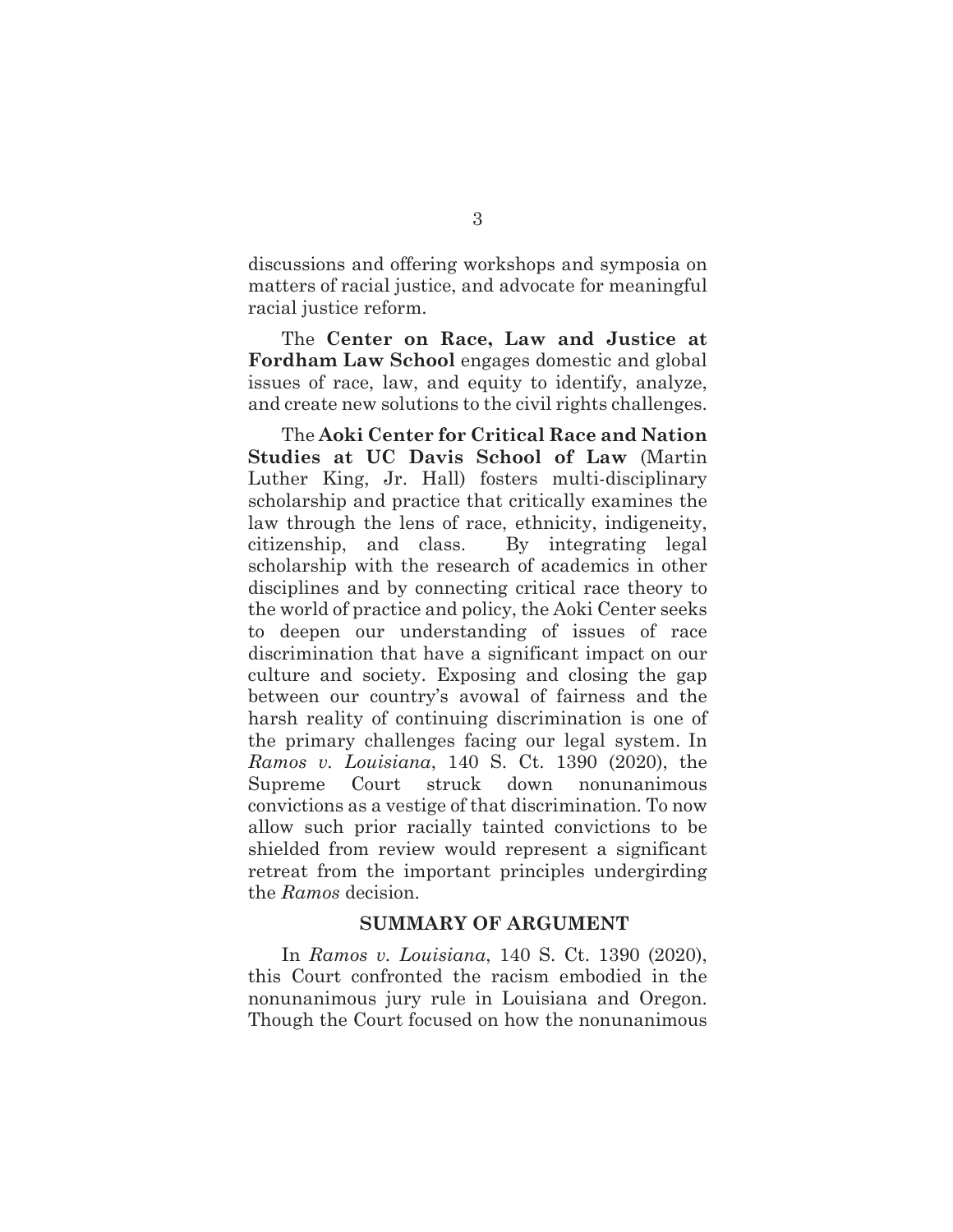jury rule aimed to weaken the influence of Black jurors and other jurors of marginalized backgrounds, there was another dimension to the rule's racism. A close examination of the nonunanimous jury rule reveals that it originated as an orderly alternative to extrajudicial actions taken to marginalize and oppress Black people. In effect, it operated to eliminate the chance that any Black person would receive a fair trial. The rule functioned as intended even into recent times, with a disproportionately high number of Black people being convicted through nonunanimous verdicts.

The Court has spoken repeatedly, and with resounding force, about the threat that racial discrimination poses to the integrity of the judicial system. Allowing racial discrimination to infect legal proceedings injures not just the parties to a legal proceeding but the fair administration of justice in its entirety. Furthermore, racial discrimination weakens public confidence in the judicial system. Particularly at a time when racial discrimination in the criminal legal system has roused widespread public discontent, allowing collateral challenges to nonunanimous convictions is necessary to preserve the integrity of the judicial system and foster the fair administration of justice.

During the era in which the nonunanimous jury rule was enacted, enforcing racial equality in criminal legal proceedings was by no means a priority for the judiciary. However, the second half of the twentieth century saw a revolution in social and judicial understandings of the integral role of racial equality in administering justice. The *Ramos* decision is part of this watershed change to the bedrock of fair judicial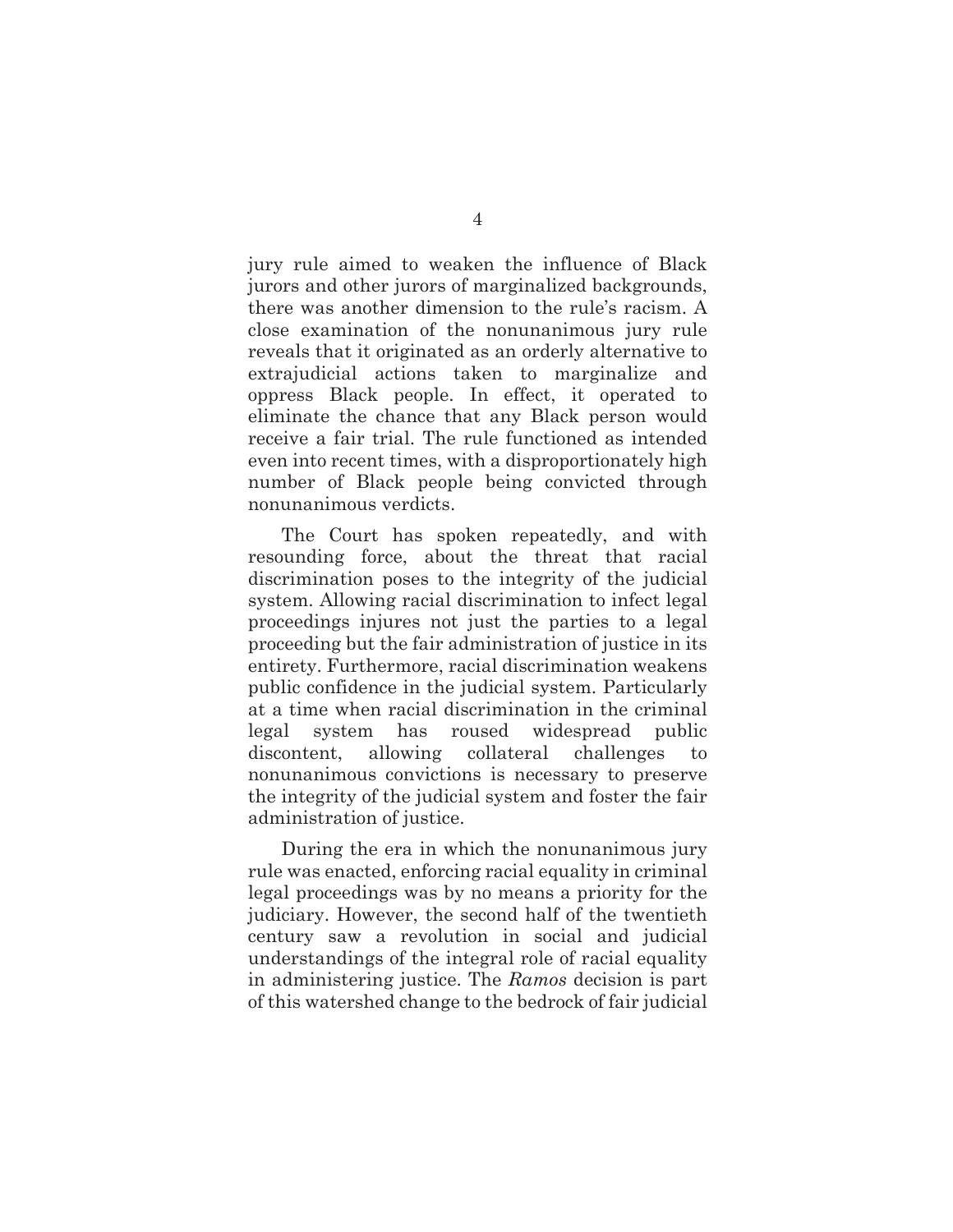procedure that Justice Harlan discussed in *Mackey v. United States*, 401 U.S. 667 (1971), and that was later integrated into the *Teague* doctrine.2 This Court should therefore allow collateral challenges to convictions obtained through nonunanimous jury verdicts.

#### **ARGUMENT**

### **I. THE NONUNANIMOUS JURY RULE WAS A TOOL OF RACIAL DISCRIMINATION USED AGAINST PEOPLE ON TRIAL.**

This Court's decisions have clearly established that racism, which is "odious in all aspects, is especially pernicious in the administration of justice." *Rose v. Mitchell*, 443 U.S. 545, 555 (1979). Racism is a "familiar and recurring evil that, if left unaddressed, would risk systemic injury to the administration of justice." *Pena-Rodriguez v. Colorado*, 137 S. Ct. 855, 868 (2017). The injury is farreaching, "injur[ing] not just the defendant, but 'the law as an institution, . . . the community at large, and . . . the democratic ideal reflected in the processes of our courts.'" *Buck v. Davis*, 137 S. Ct. 759, 778 (2017) (quoting *Rose*, 443 U. S. at 556). Addressing the concerns raised by racial discrimination in the administration of criminal law, even when the injury flows from a long-standing practice, is necessary to "ensure that our legal system remains capable of coming ever closer to the promise of equal treatment under the law that is so central to a functioning

<sup>2</sup> *Amici* do not disagree with Petitioner's assertion that *Ramos*  did not actually announce a new rule of criminal procedure. *See*  Pet'r's Br. 12–22. To the extent that *Ramos* is interpreted as announcing a new rule, however, this brief provides additional support for that rule's retroactive application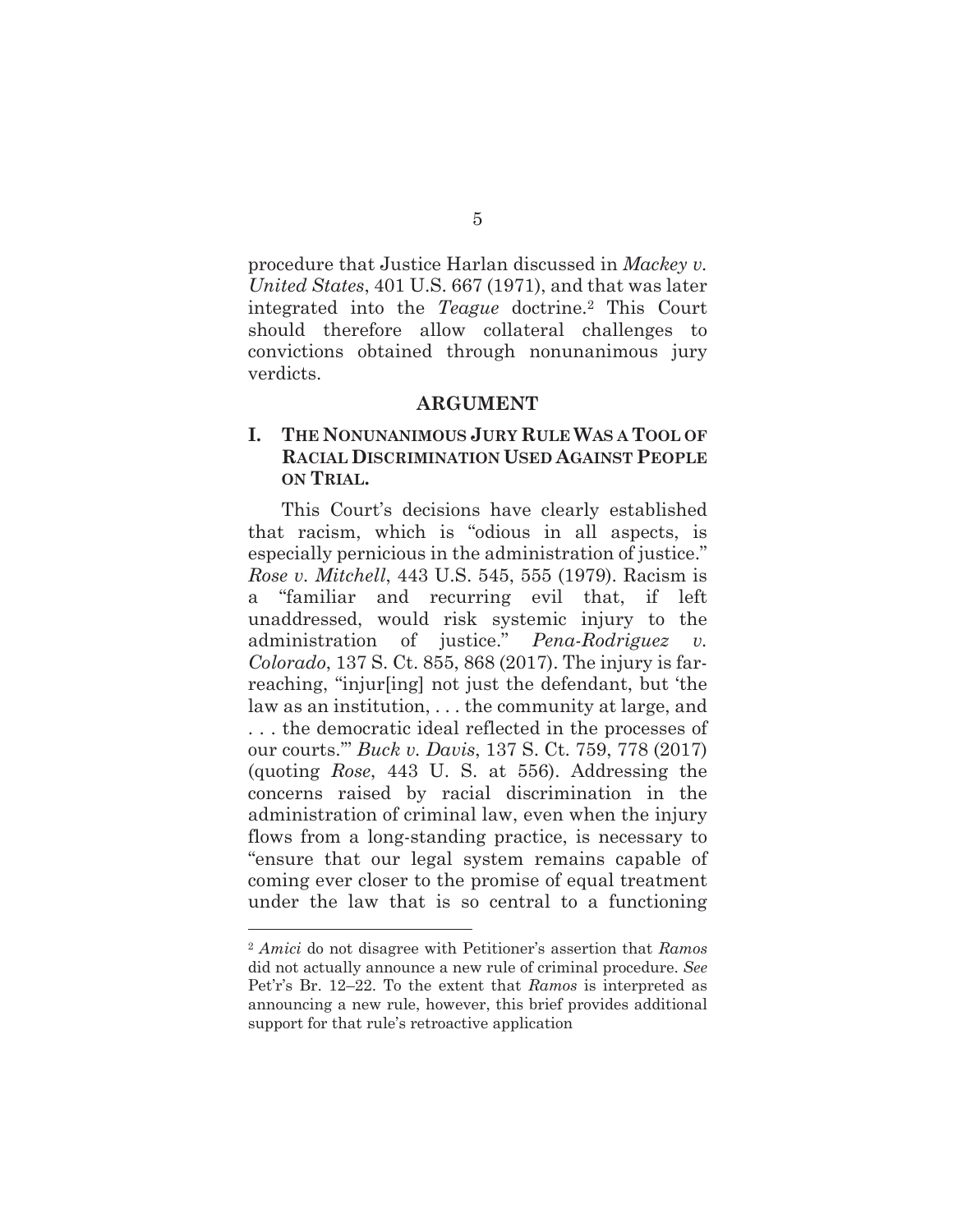democracy." *Pena-Rodriguez*, 137 S. Ct. at 868; *see also McGirt v. Oklahoma*, No. 18-9526, 2020 WL 3848063, at \*21 (U.S. July 9, 2020) ("Unlawful acts, performed long enough and with sufficient vigor, are never enough to amend the law. To hold otherwise would be to elevate the most brazen and longstanding injustices over the law, both rewarding wrong and failing those in the right.").

In *Ramos v. Louisiana*, 140 S. Ct. 1390 (2020), this Court addressed one such example of racism in the criminal legal system. Examining the history of the nonunanimous jury rule, this Court emphasized how the rule originated as an effort to disempower Black jurors and other jurors belonging to marginalized groups. *Ramos*, 140 S. Ct. at 1394. But during its more than a century of life, the racially discriminatory character of the nonunanimous jury rule was not directed only against jurors. It was also directed against people on trial, whose fate depends upon the Court's decision here.

The instant case illustrates well the multidirectional nature of the nonunanimous jury rule's impact. On each count, the jury's single Black member voted to acquit Thedrick Edwards. Pet. for Cert. 6. Mr. Edwards, who is also Black, was convicted nonetheless. The nonunanimous jury rule not only rendered meaningless the vote of the juror who voted for acquittal, but also condemned Mr. Edwards to prison following a jury verdict that the Sixth Amendment forbids.

Were Mr. Edwards white, he may have fared better. Statistical data shows that the nonunanimous jury rule not only sent people to prison about whose guilt at least one juror harbored doubt, but did so in a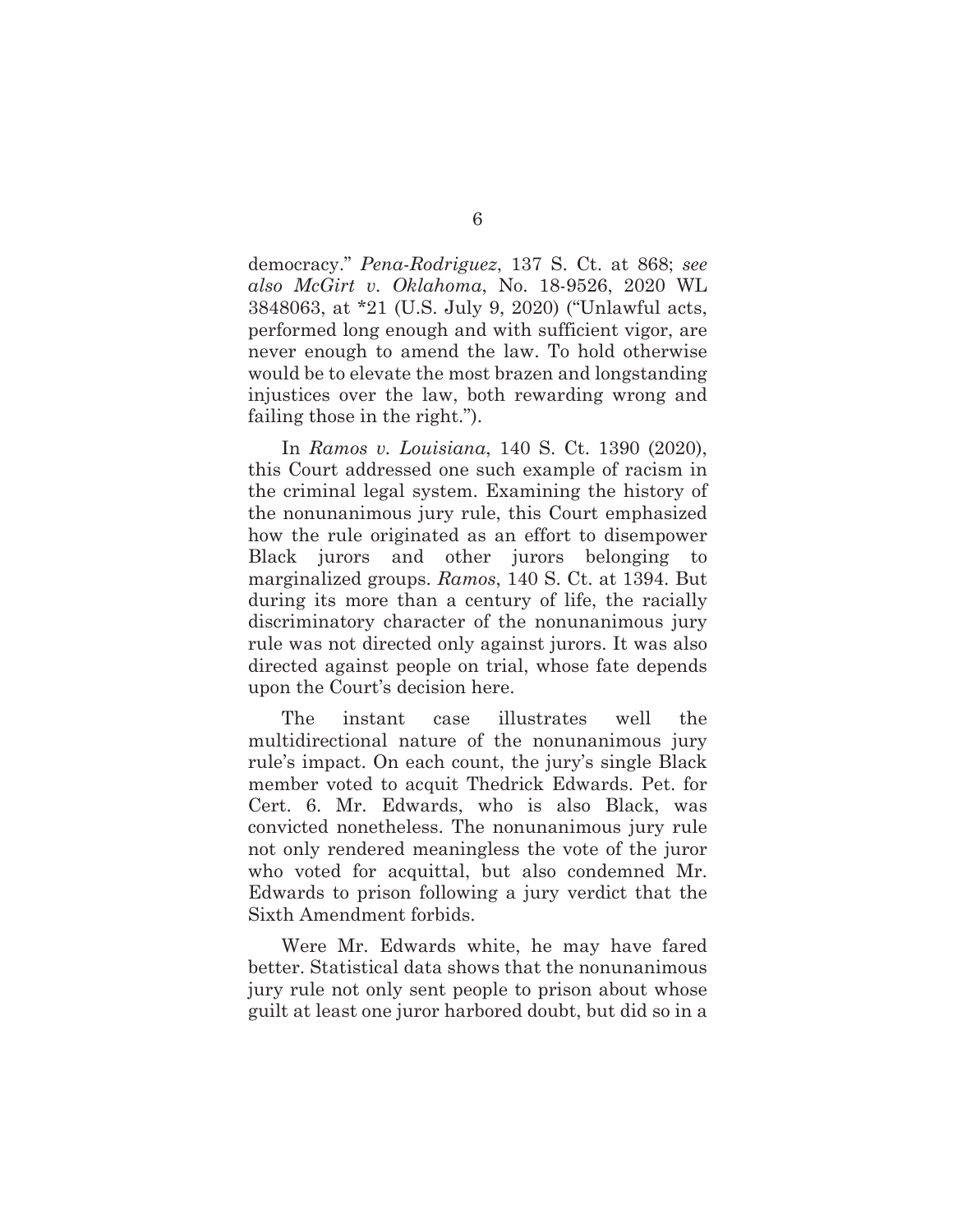racially disparate way. In one dataset of Louisiana trials between 2011 and 2017, although Black people made up about 75 percent of people convicted overall, they made up 79 percent of people convicted by nonunanimous juries specifically.3 Whereas convicted white people had a 33 percent chance of being convicted by a nonunanimous jury, convicted Black people had a 43 percent chance of being convicted nonunanimously.4 "In light of the racist origins of the non-unanimous jury, it is no surprise that nonunanimous juries can make a difference in practice, especially in cases involving black defendants, victims, or jurors. After all, that was the whole point of adopting the non-unanimous jury requirement in the first place." *Ramos*, 140 S. Ct. at 1417–18 (Kavanaugh, J., concurring).

The nonunanimous jury rule's early proponents were not surreptitious about their motives. Indeed, media accounts from the time of the rule's origins evince the racist sentiments that undergirded the now-condemned practice. In 1873, Louisiana's *Daily Picayune* lamented that when a Black person served on a jury in a case in which a Black person was on trial, that "juror becomes at once his earnest champion, and a hung jury is the usual result."5 In 1893, the *Picayune* seized upon the lynching of three Black men awaiting trial—Robert Landry, Alfred

<sup>3</sup> Thomas Ward Frampton, *The Jim Crow Jury*, 71 VAND. L. REV. 1593, 1638–39 (2018).

<sup>4</sup> *Id.*

<sup>5</sup> Robert J. Smith & Bidish J. Sarma, *How and Why Race Continues to Influence the Administration of Criminal Justice in Louisiana*, 72 LA. L. REV. 361, 375 (2012) (quoting *Future of the Freedman*, DAILY PICAYUNE, Aug. 31, 1873, at 5).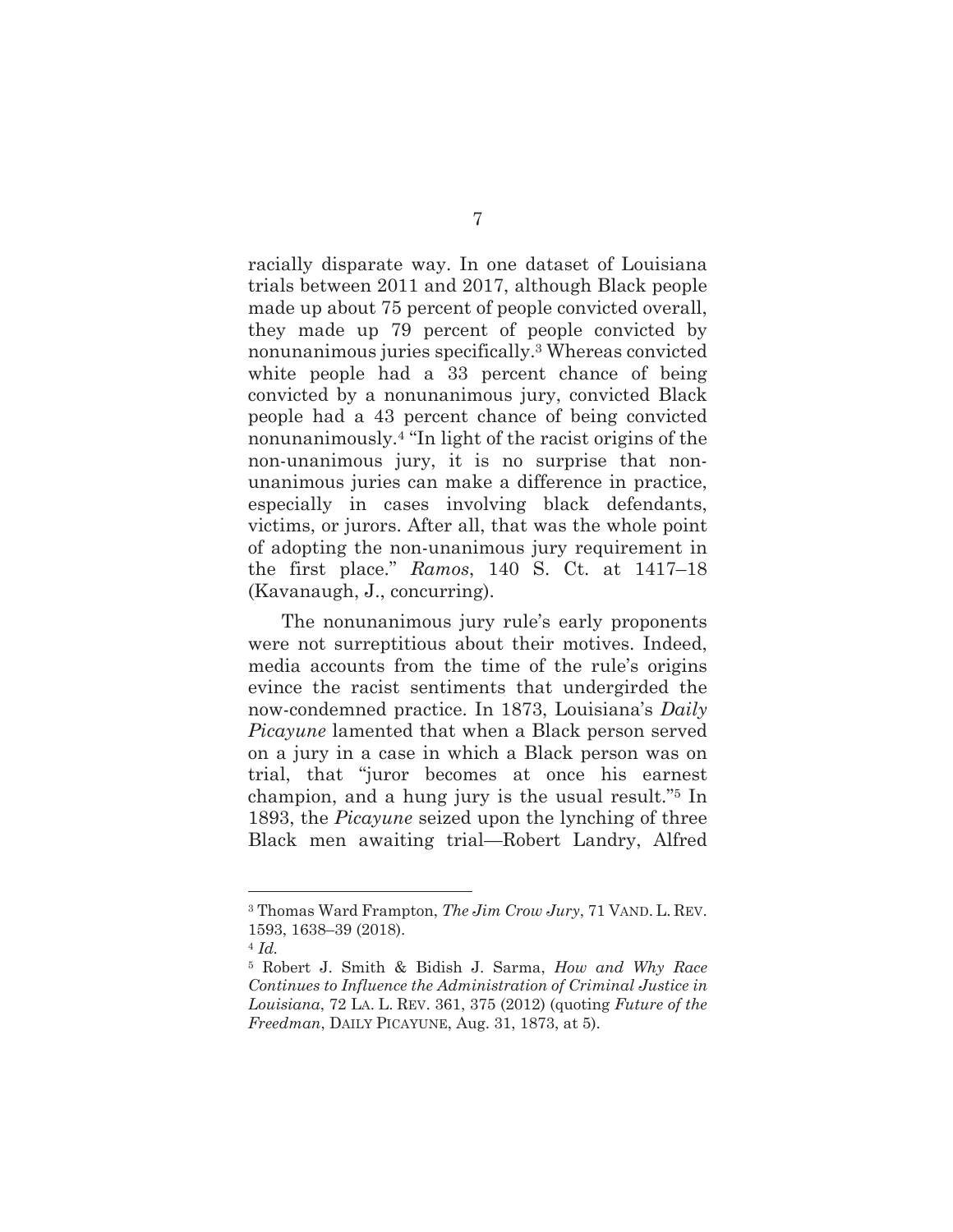Jewell, and Jack Davis—to bolster its position.<sup>6</sup> Remarking that "this sort of lawlessness should be stopped" because "if any crimes are committed the courts are there to punish the criminals," the *Picayune* opined that in those rare cases where courts did fail to "mete out punishment to criminals," this was, "in a great majority of cases, due to the juries." Siding with those who "repeatedly urged that nine jurors should be competent to bring in a verdict, and so overthrow the power of a single person to disappoint or obstruct justice," the *Picayun*e noted that "[i]t is not to be wondered at that when such a jury sets free criminals whose guilt is established, peace-loving and law-abiding citizens rise up."<sup>7</sup>

The *Picayune* was not alone in this sentiment. That same year, Louisiana's *Weekly Messenger* bemoaned that when a "savage" Black person was on trial, "the decent members of their race shield them and protect them," resulting in acquittal and, in response, lynching. To prevent lynchings that would "bring the whole system into execration" while also ensuring the "adequate protection of white women," "the law itself must be amended to meet the occasion and to meet it promptly and fully."<sup>8</sup>

Calls for jury reform that would make convicting Black people easier could be heard across the South. Mississippi's *Daily Commercial Herald* reported in 1894 that "law-abiding" people faced "two great evils," one of which was "the Jury system, which is so poor a protection for life and property," and the other of which was "the dark and bloody resort to lynch law."

<sup>6</sup> Frampton, *supra* note 4, at 1612–13.

<sup>7</sup> *Put a Stop to Bulldozing*, DAILY PICAYUNE, Feb. 1, 1893, at 4.

<sup>8</sup> *Lynch Law*, WKLY. MESSENGER, Oct. 7, 1893, at 2.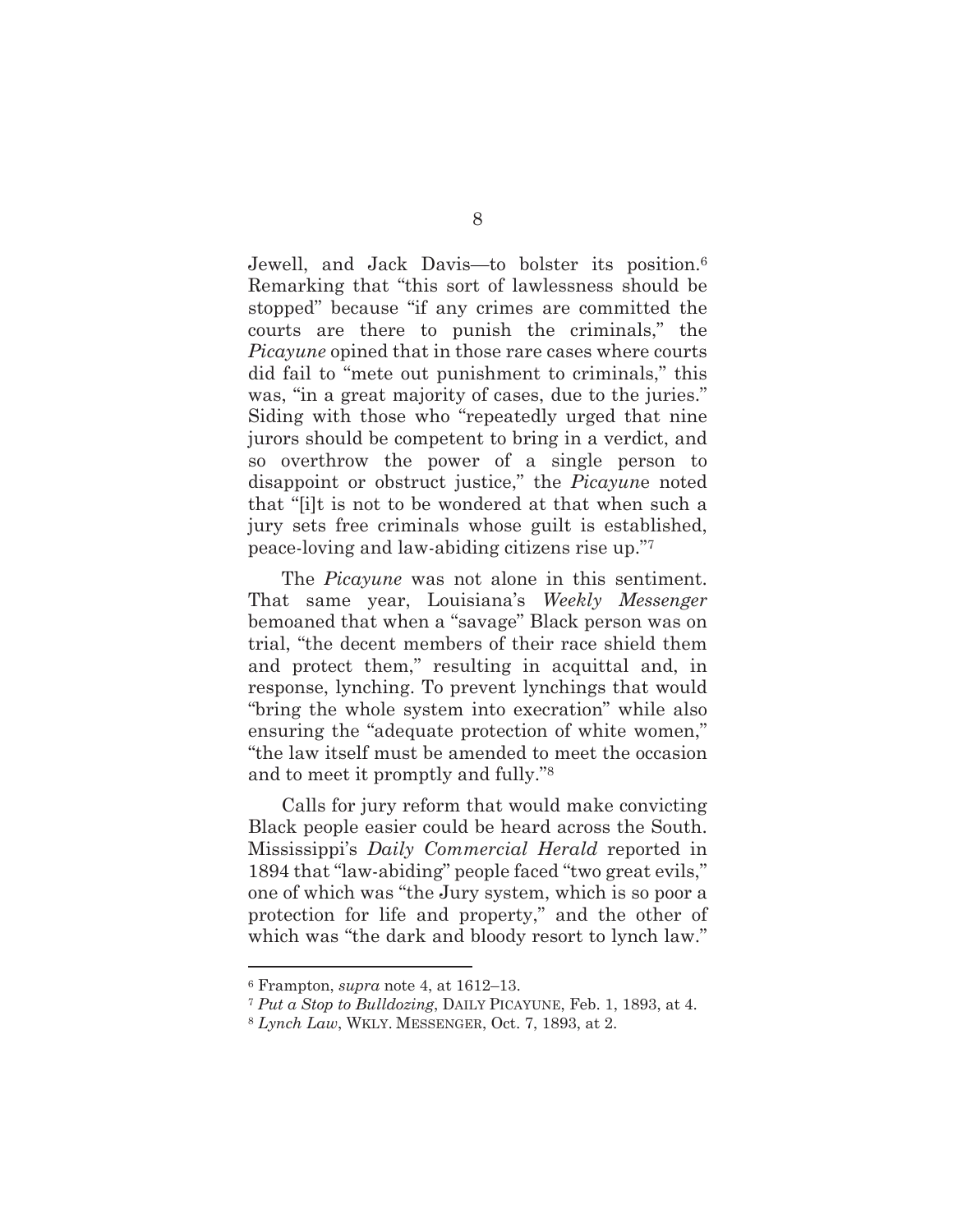The paper argued that "if the jury system be so reformed that a majority may bring in a verdict, that lynching will be absolutely prevented."9 The *Vicksburg Dispatch* took the same view, asserting "that lynching, as well as all other forms of lawlessness, could be reduced to the smallest limits" if nonunanimous jury verdicts were allowed.10 North Carolina's *Semi-Weekly Messenger* agreed, attributing "the increase in lynchings" to a jury system in which "the one-man power is permitted to come in . . . and to turn out red-handed murderers and beastly rapists."11 If "one negro on a jury . . . will tie the jury every time and prevent a verdict," then "[w]hy not have nine of the twelve agreed rather than all?"12 If Black citizens were to continue serving on occasion as jurors, then "[t]the jury system must be radically changed."<sup>13</sup>

In Louisiana, that radical change came with the constitutional convention of 1898, convened with "the avowed purpose . . . to 'establish the supremacy of the white race.'" *Ramos*, 140 S. Ct. at 1394. The convention passed a plethora of racially discriminatory laws that included the nonunanimous jury rule, the adoption of which was "substantially motivated by racial ill will" in the words of historian

<sup>9</sup> *Remedy for Lynching*, DAILY COM. HERALD, Sept. 11, 1894, at 2.

<sup>10</sup> Frampton, *supra* note 4, at 1614 n.118 (quoting *A Reform Needed*, VICKSBURG DISPATCH, Feb. 9, 1898, at 2).

<sup>11</sup> *Id.* at 1613–14 (quoting *The Georgia Baptists on Lynchings and Crimes*, SEMI-WKLY. MESSENGER, Apr. 14, 1899, at 2).

<sup>12</sup> *Id.* at 1614 (quoting *Criticised as to the Jury System*, SEMI-WKLY. MESSENGER, Aug. 4, 1899, at 4).

<sup>13</sup> *A Most Important Matter for the South*, SEMI-WKLY. MESSENGER, Jan. 7, 1898, at 4.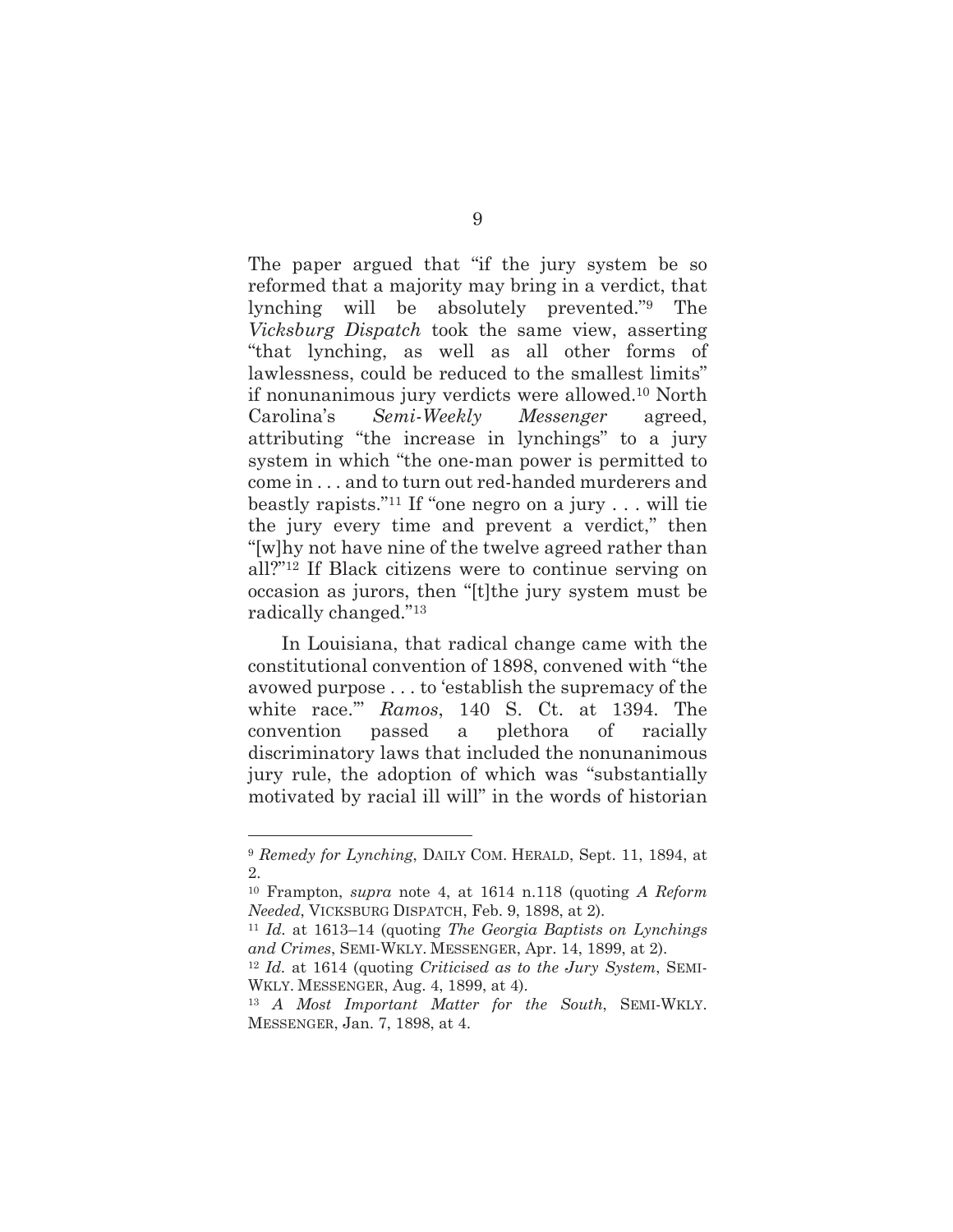Lawrence Powell.<sup>14</sup> The law was crafted "[w]ith a careful eye on racial demographics . . . in order to ensure that African-American juror service would be meaningless." *Id.* (internal quotation marks omitted). As the convention's delegates surely recognized, "silenc[ing] the voices and negat[ing] the votes of black jurors" would be particularly impactful "in cases with black defendants." *Id.* at 1418 (Kavanaugh, J., concurring). After all, "securing representation of the defendant's race on the jury may help to overcome racial bias and provide the defendant with a better chance of having a fair trial," *Georgia v. McCollum*, 505 U.S. 42, 61 (1992) (Thomas, J., concurring), and "only a unanimous jury so selected can serve to minimize the potential bigotry of those who might convict on inadequate evidence." *Johnson v. Louisiana*, 406 U.S. 356, 398 (1972) (Stewart, J., dissenting). The convention closed with an exultant proclamation by Judiciary Committee Chairman Thomas Semmes, formerly a Confederate Senator, that the convention had "establish[ed] the supremacy of the white race in this State to the extent to which could be legally and constitutionally done."<sup>15</sup>

Louisiana's efforts did not go unnoticed outside the state. Oregon followed Louisiana's example by enacting its own nonunanimous jury rule in 1934 "to

<sup>14</sup> Andrew Cohen, *Will the Supreme Court Address Louisiana's Flawed Jury System?*, ATLANTIC (Apr. 23, 2014), https://www.theatlantic.com/national/archive/2014/04/Louisian a/360726/.

<sup>15</sup> LOUISIANA CONSTITUTIONAL CONVENTION, OFFICIAL JOURNAL OF THE PROCEEDINGS OF THE CONSTITUTIONAL CONVENTION OF THE STATE OF LOUISIANA: HELD IN NEW ORLEANS, TUESDAY, FEBRUARY 8, 1898, at 375 (H. J. Hearsey, Convention Printer 1898).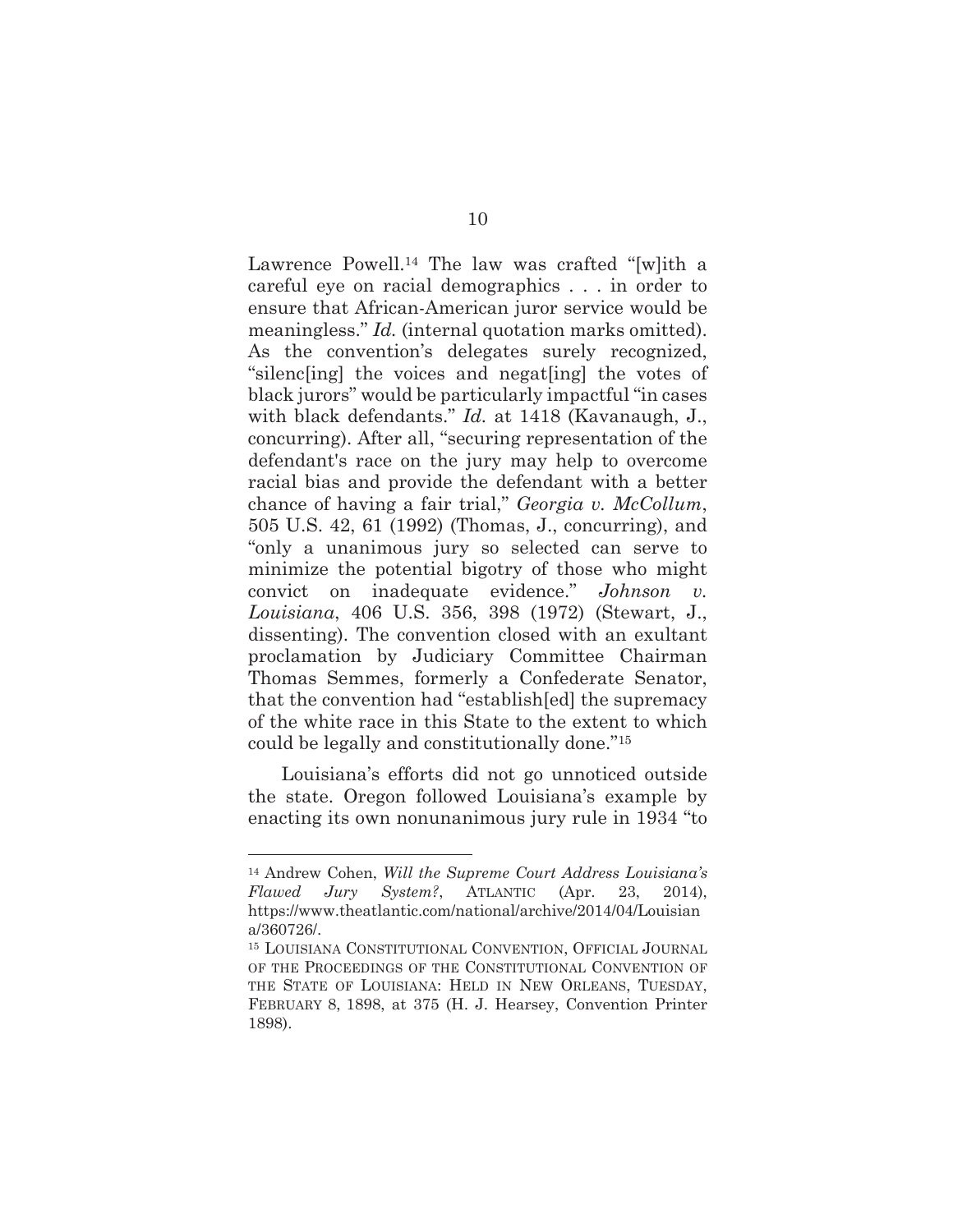dampen the influence of racial, ethnic, and religious minorities on Oregon juries" at a time "of racial tension when the state had seen an explosion of organized racial hatred and the rise of the KKK." *State v. Williams*, No. 15CR58698, at \*16 (Or. Cir. Ct. Dec. 15, 2016), https://www.acluor.org/sites/default/files/williams\_opinion\_12152016. pdf. The state's *Morning Oregonian* pointed to "the epidemic of lynchings" as reason to support a rule that would make convicting people of color easier<sup>16</sup>—just "one manifestation of the extensive 19th- and early 20th-century history of racist and anti-Semitic sentiment in that State." *Ramos*, 140 S. Ct. at 1417 n.7 (2020) (Kavanaugh, J., concurring).

That racial animus, later echoed in Oregon, animated the enactment of the nonunanimous jury rule in Louisiana is clear. Delegates took advantage of the "well known" fact "that prejudices often exist against particular classes in the community, which sway the judgment of jurors, and which, therefore, operate in some cases to deny to persons of those classes the full enjoyment of that protection which others enjoy." *Strauder v. West Virginia*, 100 U.S. 303, 309 (1880). Neither state ever "truly grappled with the laws' sordid history in reenacting them," and Louisiana's "only effort to contend with the law's discriminatory purpose and effects came recently, when the law was repealed altogether." *Ramos*, 140 S. Ct. at 1410 (2020) (Sotomayor, J., concurring).

<sup>16</sup> Aliza B. Kaplan & Amy Saack, *Overturning* Apodaca v. Oregon *Should Be Easy: Nonunanimous Jury Verdicts in Criminal Cases Undermine the Credibility of Our Justice System*, 95 OR. L. REV. 1, 5 (2016) (quoting *Jury Reforms Up to Voters*, MORNING OREGONIAN, Dec. 11, 1933, at 6).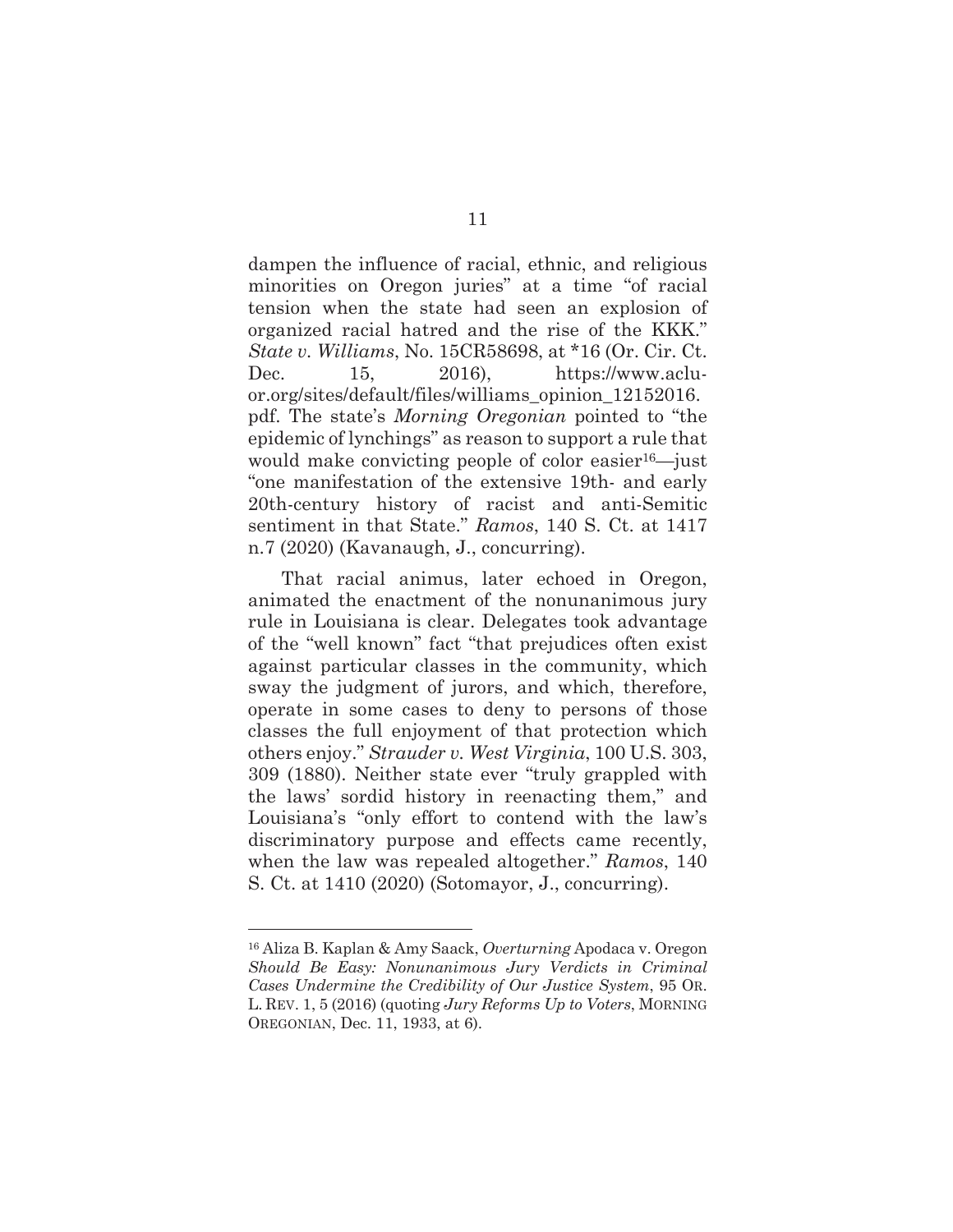The rule functioned into modern times as its drafters and proponents intended, marginalizing Black representation on juries $17$  and increasing the likelihood that Black people on trial would be convicted by nonunanimous juries of crimes leading to their imprisonment.18 In disproportionately sending Black people to prison, the rule was one of the many practices in Louisiana that have collectively resulted in a stark disproportionality: the proportion of Black people in prison is more than double that of their share of the overall state population.19 As Sheriff Harry Lee of Louisiana's Jefferson Parish revealingly remarked in 2006, "We know the crime is in the black community. Why should I waste time in the white community?"<sup>20</sup>

<sup>17</sup> *See* EQUAL JUSTICE INITIATIVE, ILLEGAL RACIAL DISCRIMINATION IN JURY SELECTION: A CONTINUING LEGACY 14 (2010) (finding in Louisiana's Jefferson Parish that "in 80% of criminal trials, there is no effective black representation on the jury because only the votes of white jurors are necessary to convict, even though Jefferson Parish is 23% black").

<sup>18</sup> *See* Nancy J. King et. al., *When Process Affects Punishment: Differences in Sentences After Guilty Plea, Bench Trial, and Jury Trial in Five Guidelines States*, 105 COLUM. L. REV. 959, 1009 n.8 (2005) (surveying literature on the "jury trial penalty," a phenomenon in which people convicted through a jury trial face harsher sentencing and a greater likelihood of incarceration than similarly situated people convicted through a guilty plea or a bench trial).

<sup>19</sup> ASHLEY NELLIS, THE SENT'G PROJECT, THE COLOR OF JUSTICE: RACIAL AND ETHNIC DISPARITY IN STATE PRISONS 16, tbl.a (2016). <sup>20</sup> John Burnett, *Larger-Than-Life Sheriff Rules Louisiana Parish*, **NPR** (Nov. 28, 2006), https://www.npr.org/templates/story/story.php?storyId=654932 9/.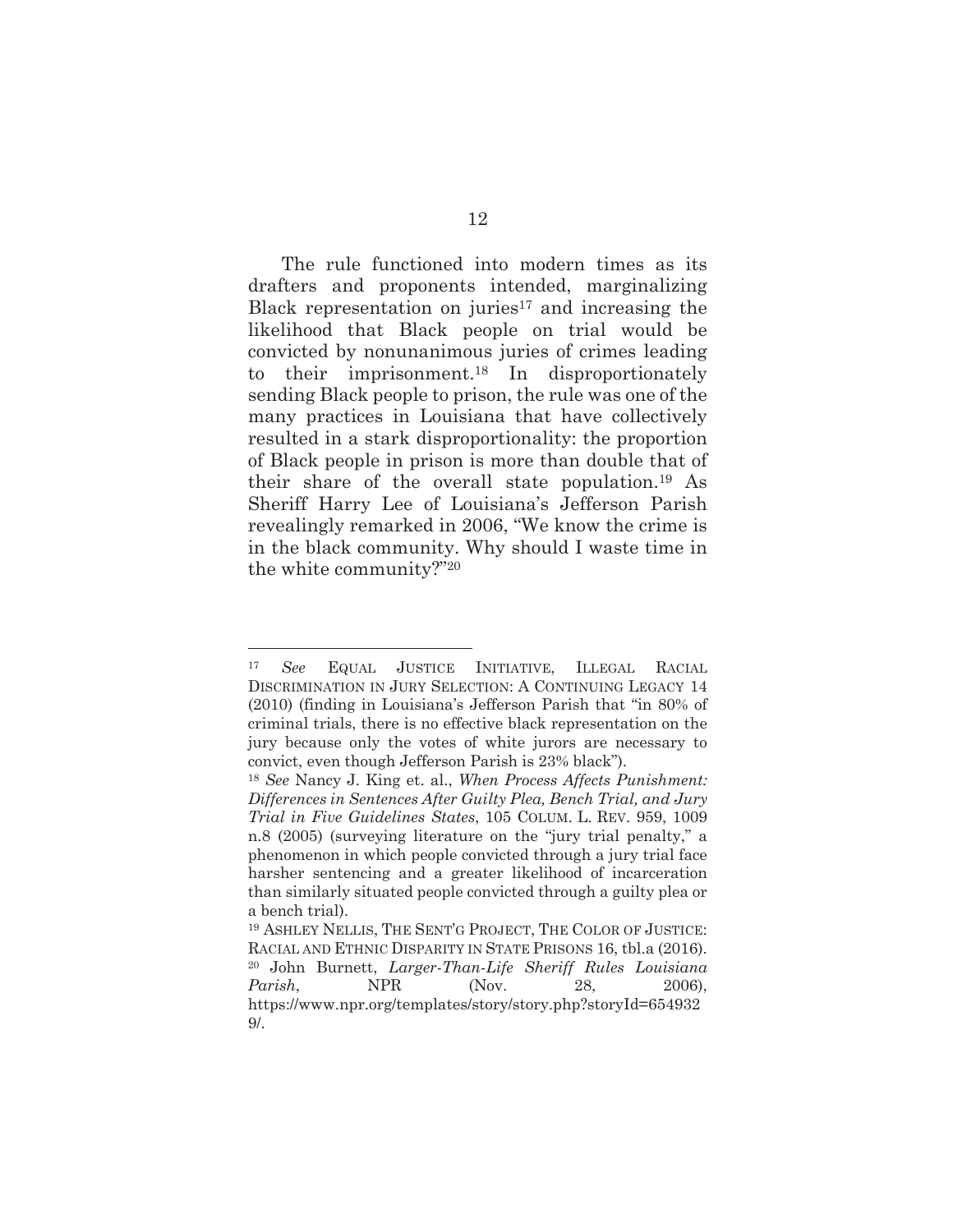**II. PROHIBITING COLLATERAL CHALLENGES TO NONUNANIMOUS CONVICTIONS WOULD FRUSTRATE THIS COURT'S COMMITMENT TO ROOTING OUT RACIAL DISCRIMINATION REPUGNANT TO THE FAIR ADMINISTRATION OF JUSTICE.** 

Allowing collateral challenges to nonunanimous convictions would be a simple task and one that would advance this Court's "unceasing efforts to eradicate racial discrimination in the procedures used to select the venire from which individual jurors are drawn." *Batson v. Kentucky*, 476 U.S. 79, 85 (1991). First, the relative ease of implementing the prohibition on nonunanimous convictions in cases on collateral review flows from the limited inquiry necessary to identify cases where the nonunanimous rule resulted in a conviction. In contrast to other cases this Court has considered, there would be no need for courts to undertake an elaborate process to determine the validity of a collateral challenge involving the nonunanimous jury rule. *See Allen v. Hardy*, 478 U.S. 255, 260–61 (1986) (discussing these challenges in the context of the *Batson* rule). Courts would only need to ask the easily answered question of whether or not a petitioner was convicted by a nonunanimous jury. Any burden on Louisiana and Oregon should they choose to retry people convicted by nonunanimous juries "cannot outweigh the interest we all share in the preservation of our constitutionally promised liberties." *Ramos*, 140 S. Ct. at 1408.

But more important than expedience is the integrity of the criminal legal system. In light of the profoundly racist character of the nonunanimous jury rule, preserving this integrity requires that the Court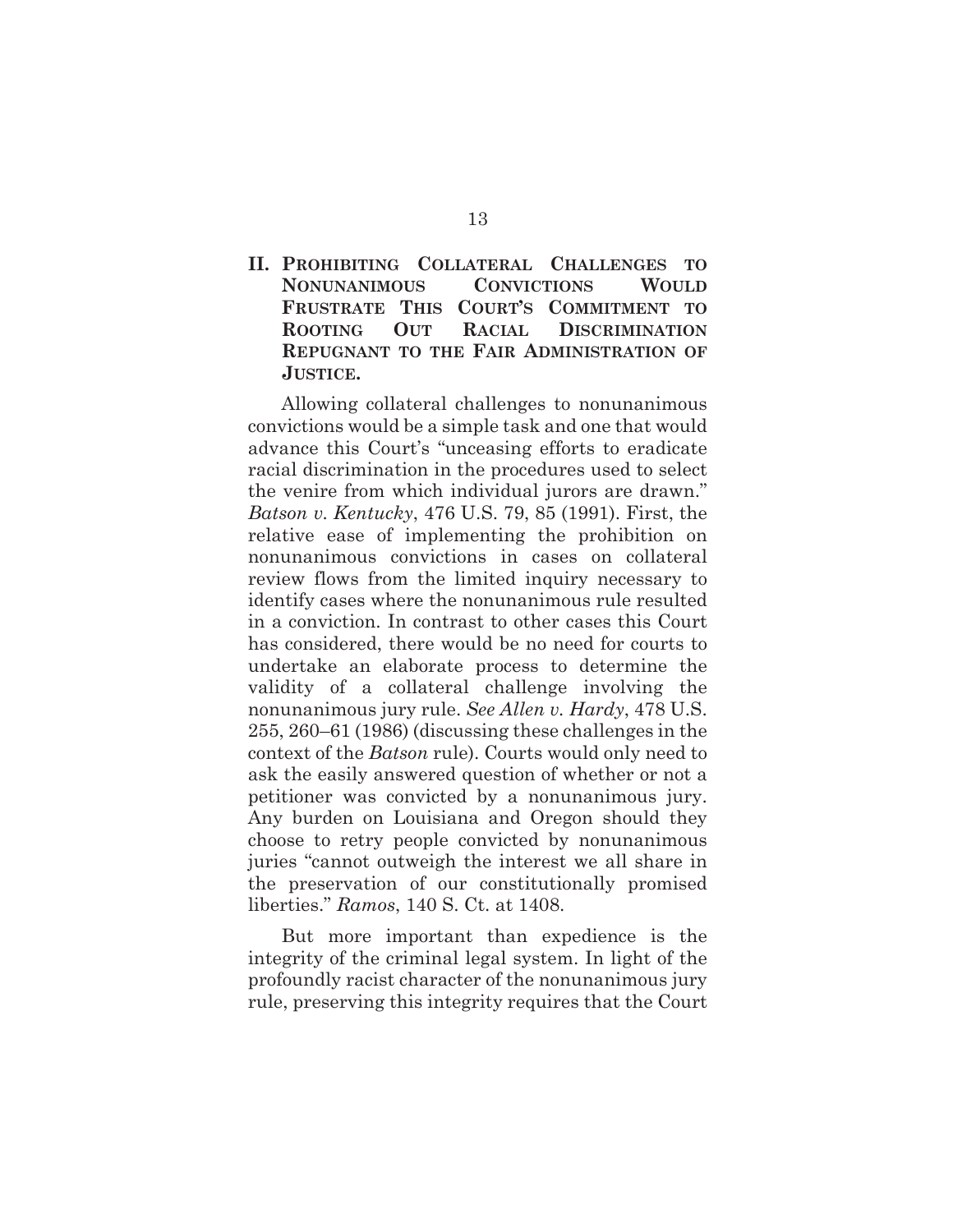allow collateral challenges to nonunanimous convictions. To prohibit these challenges would be condemn to prison—in many cases, for the rest of their lives—people who would not have been convicted but for a rule created as an orderly alternative to the lynching of Black people. In a legal system in which "[t]he jury is to be 'a criminal defendant's fundamental "protection of life and liberty against race or color prejudice,"'" *Pena-Rodriguez*, 137 S. Ct. at 868 (quoting *McCleskey v. Kemp*, 481 U.S. 279, 310 (1987)), convictions under the nonunanimous jury rule cannot be immune to challenge. Doing so would "damage[e] 'both the fact and the perception' of the jury's role as 'a vital check against the wrongful exercise of power by the State.'" *Pena-Rodriguez*, 137 S. Ct. at 868 (quoting *Powers v. Ohio*, 499 U.S. 400, 411 (1991)).

Prohibiting collateral challenges to nonunanimous convictions would be particularly disturbing when considering that the nonunanimous jury rule may well have facilitated undetected *Batson* violations by allowing prosecutors to effectively negate the influence of jurors of color without striking every single one. *See, e.g.*, *State v. Collier*, 553 So. 2d 815, 819–20 (La. 1989) ("Because only ten votes were needed to convict defendant of armed robbery, the prosecutor could have . . . purposefully discriminated by limiting the number of blacks on the jury to two."); *State v. Cheatteam*, 986 So. 2d 738, 745 (La. App. 2008) ("[I]t appeared the prosecutor was attempting to ensure that only two African-Americans would serve on the jury. And in order to convict, the prosecutor needed only 10 votes."). With Black citizens already underrepresented in jury pools, a result of policies with a racially disparate impact such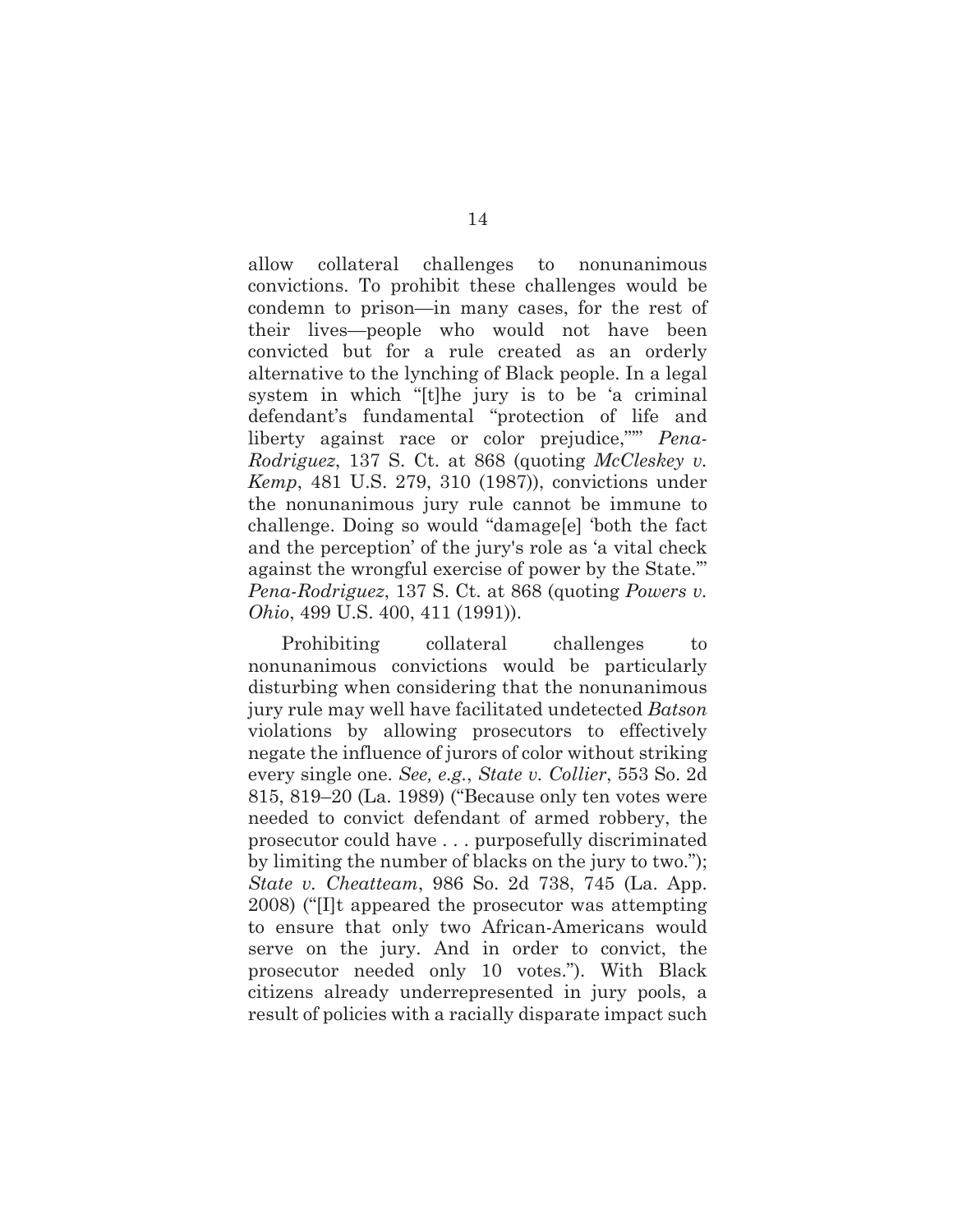as bans on jurors with past felony convictions, 21 convictions obtained under these circumstances cannot be allowed to stand unchallenged.

As this Court has recognized, "discrimination on account of race in the administration of justice strikes at . . . fundamental values of our society and our legal system." *Rose*, 443 U.S. at 564. And "[w]here discrimination that is 'at war with our basic concepts of a democratic society and a representative government' infects the legal system, the strong interest in making available federal habeas corpus relief outweighs the costs associated with such relief." Id. (citation omitted). Rejecting the retroactive application of *Ramos* would be starkly at odds with this Court's recognition of "the 'imperative to purge racial prejudice from the administration of justice' generally and from the jury system in particular." *Ramos*, 140 S. Ct. at 1418 (Kavanaugh, J., concurring) (quoting *Pena-Rodriguez*, 137 S. Ct. at 867).

Immunizing nonunanimous jury convictions against collateral challenges would also threaten public confidence in the integrity of these convictions and the criminal legal system as a whole. In the judicial process, "there is a sound basis to treat racial

<sup>21</sup> *See* OFF. OF THE STATE CT. ADM'R, REPORT OF THE OREGON SUPREME COURT TASK FORCE ON RACIAL/ETHNIC ISSUES IN THE JUDICIAL SYSTEM 3 (1994) (finding that "[t]oo few minorities are called for jury duty, and even fewer minorities actually serve on Oregon juries"); Smith & Sarma, *supra* note 5, at 367 (discussing the underrepresentation of Black citizens on Louisiana juries); *see also* Paula Hannaford-Agor, *Systematic Negligence in Jury Operations: Why the Definition of Systematic Exclusion in Fair Cross Section Claims Must Be Expanded*, 59 DRAKE L. REV. 761, 772–77 (2011) (discussing more generally racial disparities in jury representation).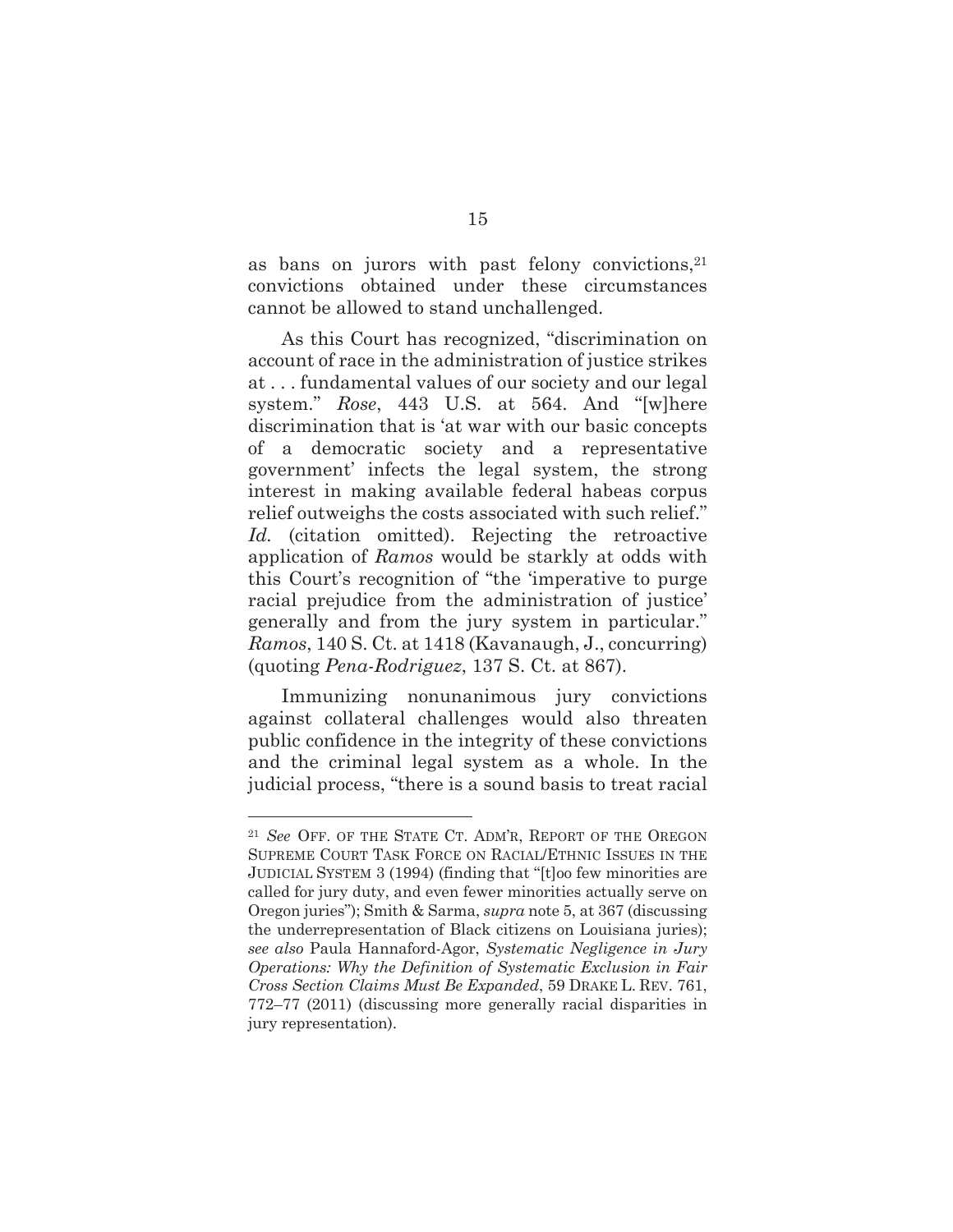bias with added precaution," for doing so—"including, in some instances, after the verdict has been entered—is necessary to prevent a systemic loss of confidence in jury verdicts, a confidence that is a central premise of the Sixth Amendment trial right." *Pena-Rodriguez*, 137 S. Ct. at 869. The threat to public confidence would be especially great in this case because the racially discriminatory practice at issue is neither secretive nor attributable to the actions of a single prosecutor, *see, e.g.*, *Batson*, 476 U.S. 79. Rather, people convicted by nonunanimous juries were convicted though a legal rule openly operating for all to see, "one pillar of a comprehensive and brutal program of racist Jim Crow measures against African-Americans." *Ramos*, 140 S. Ct. at 1417 (Kavanaugh, J., concurring). The nonunanimous jury rule embodied an institutionally designed form of racism in which racial discrimination did not flow from an individual state-affiliated actor—a person who might face sanctions, disbarment, or other consequences—but from the state itself.

Americans have mobilized en masse to protest racial discrimination in the criminal legal system. This Court should vindicate those widespread calls for racial justice by allowing collateral challenges to convictions only made possible by a rule "that is thoroughly racist in its origins and has continuing racially discriminatory effects." *Id.* at 1419.

### **III. THE NEW RULE FITS WITHIN THE** *TEAGUE* **DOCTRINE'S EXCEPTION FOR WATERSHED CHANGES.**

This Court's strong denunciations of racially discriminatory practices that influence judicial proceedings illustrate why people convicted by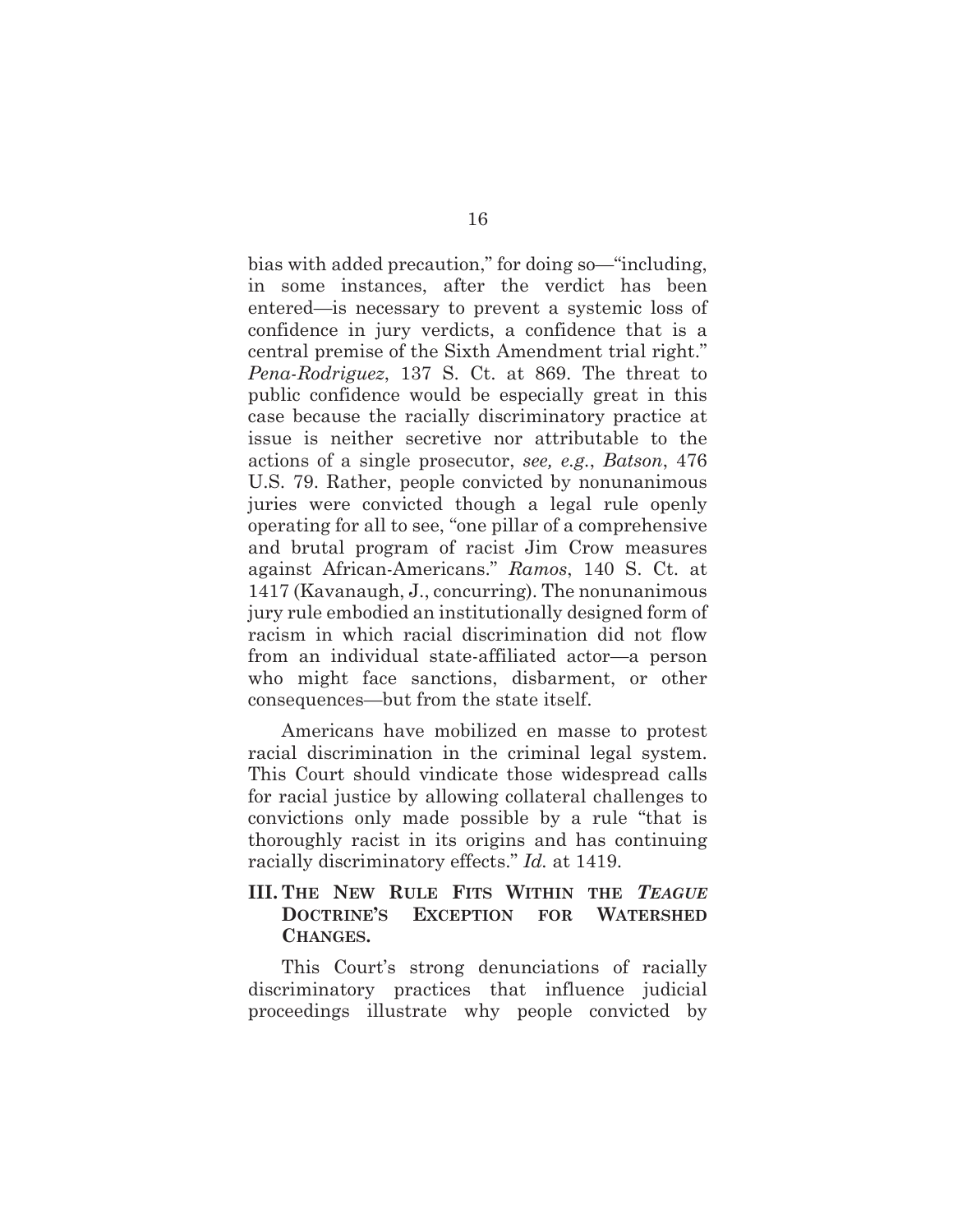nonunanimous juries should be allowed to challenge those convictions on collateral review. Under this court's *Teague* doctrine, new constitutional rules of criminal procedure should be applied retroactively when those new procedures reflect a "watershed" change in basic conceptions of "ordered liberty." *Teague v. Lane*, 489 U.S. 288, 311 (1989). There are situations in which "time and growth in social capacity, as well as judicial perceptions of what we can rightly demand of the adjudicatory process, will properly alter our understanding of the bedrock procedural elements that must be found to vitiate the fairness of a particular conviction." *Id.* (quoting *Mackey v. United States*, 401 U.S. 667, 693 (1971) (Harlan, J., concurring)).

The elimination of old practices grounded in racial animus reflect just such a bedrock change in social and judicial understandings of fairness and justice. When Louisiana and Oregon enacted their nonunanimous jury rules, racially discriminatory laws were commonplace across the country. Courts rarely struck down such laws as violations of constitutional provisions that are now the cornerstones of civil rights law. *See, e.g.*, *Gong Lum v. Rice*, 275 U.S. 78 (1927); *McCabe v. Atchison, T. & S.F. R. Co.*, 235 U.S. 151 (1914); *Cumming v. Bd. of Educ.*, 175 U.S. 528 (1899); *Plessy v. Ferguson*, 163 U.S. 537 (1896).

The second half of the twentieth century, however, saw a revolution in judicial understanding of what the Constitution requires with regard to racial equality. Buttressed by a mass social movement that reshaped racial norms across society, courts began enforcing racial equality in a wide array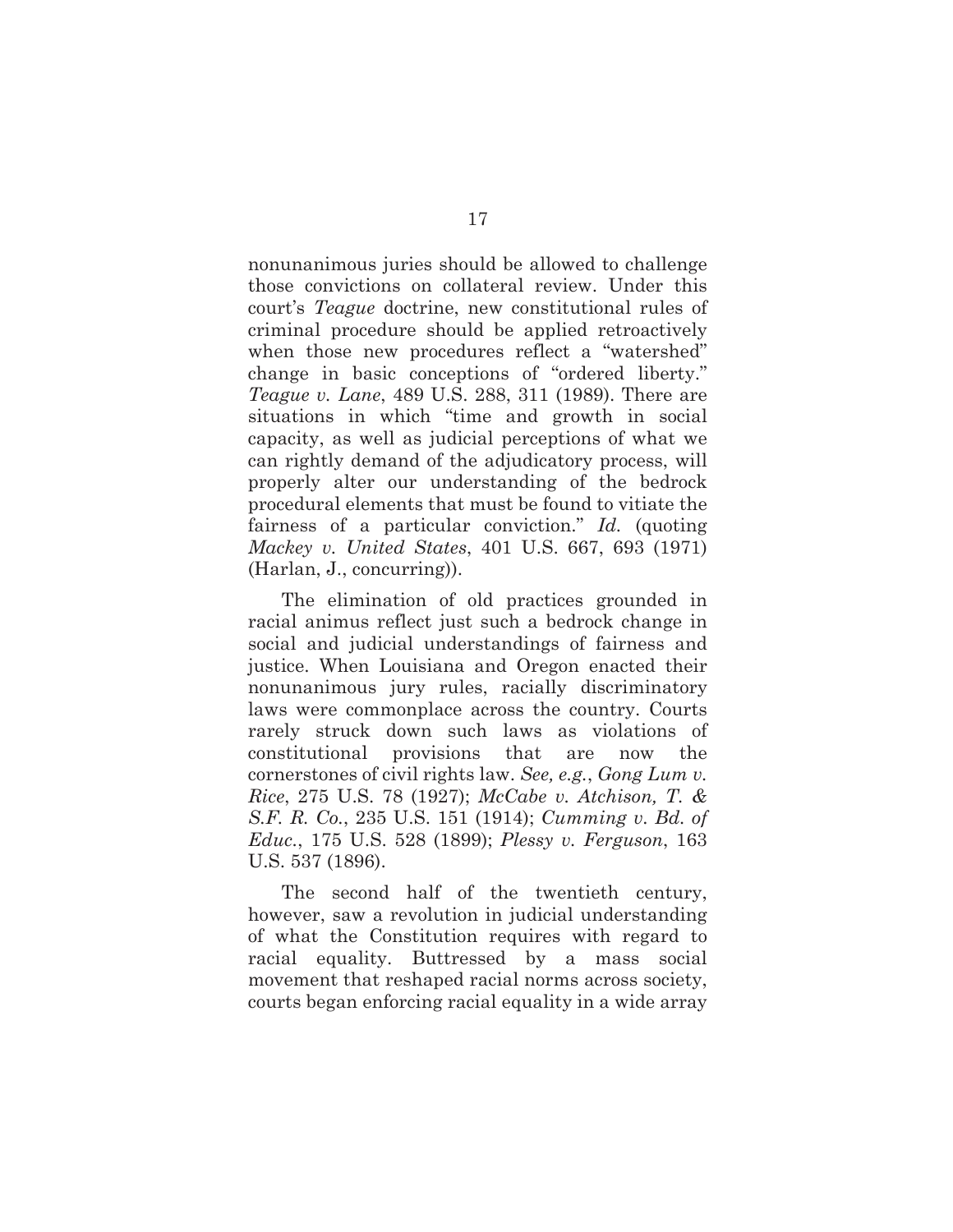of settings and contexts. *See, e.g.*, *Jones v. Alfred H. Mayer Co.*, 392 U.S. 409 (1968); *Loving v. Virginia*, 388 U.S. 1 (1967); *Brown v. Louisiana*, 383 U.S. 131 (1966); *Gayle v. Browder*, 352 U.S. 903 (1956); *Brown v. Bd. of Educ.*, 347 U.S. 483 (1954). These contexts included the administration of criminal law, and recognition of "the risk that the factor of race may enter the criminal justice process" led this Court to "engag[e] in 'unceasing efforts' to eradicate racial prejudice from our criminal justice system." *McCleskey*, 481 U.S. at 309. This Court's decisions came to

> reflect a realization of the myriad of opportunities for racial considerations to influence criminal proceedings: in the exercise of peremptory challenges; in the selection of the grand jury; in the selection of the petit jury; in the exercise of prosecutorial discretion; in the conduct of argument; and in the conscious or unconscious bias of jurors.

*Id.* at 333 (Brennan, J., dissenting) (citations omitted).

This Court's evolved understanding of the integral role that racial equality plays in judicial proceedings, and the importance of enforcing and vindicating a commitment to racial equality, has long rendered the nonunanimous jury rule a relic of a very different era with a very different—and often abhorrent—understanding of justice. Neither Louisiana nor Oregon can reasonably claim reliance on convictions in the modern era that were obtained only through an anomalous rule—that both states made the free, voluntary decision to preserve